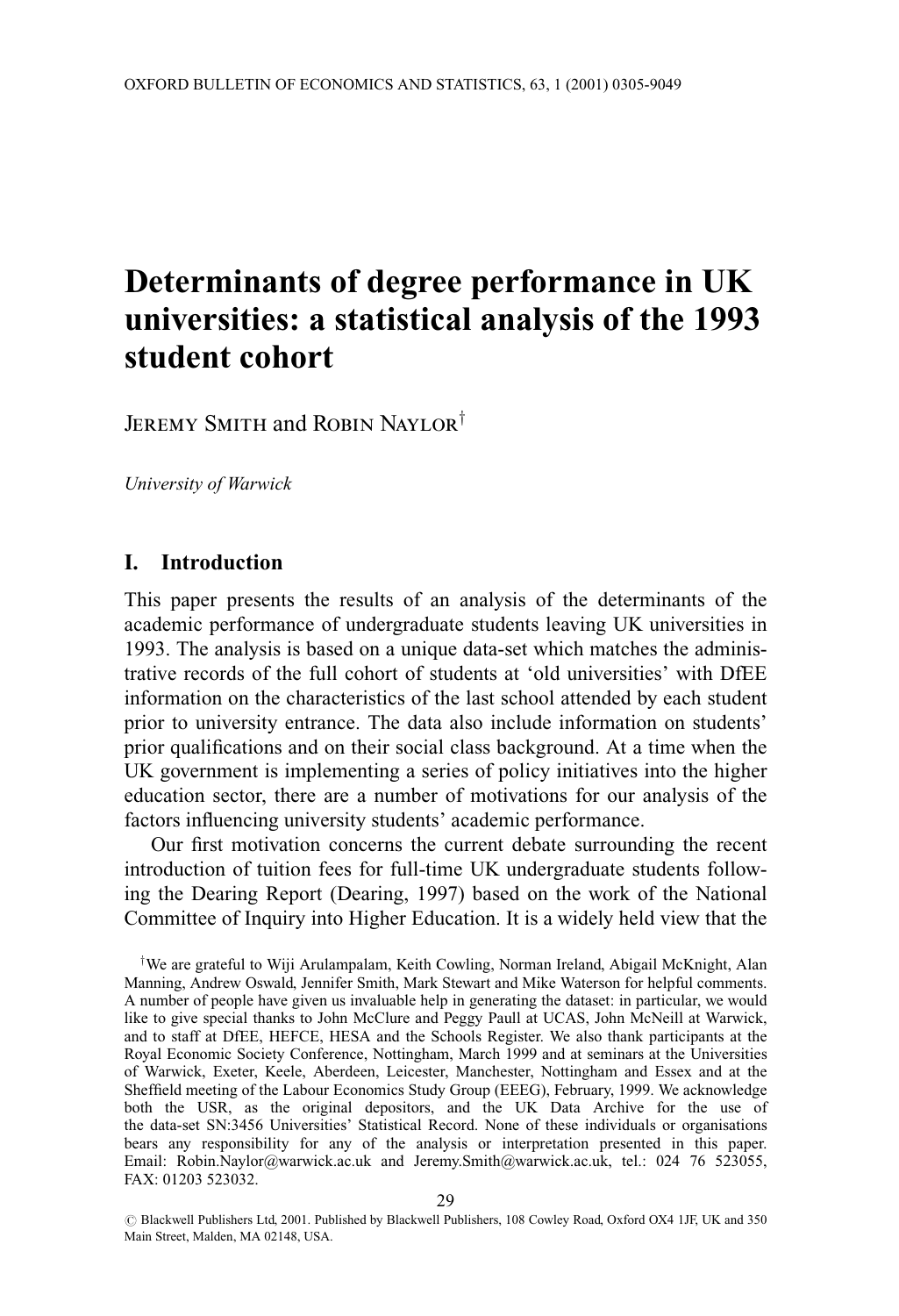class of degree obtained by students is an important determinant of success in the graduate labour market. Degree class acts either as a signal of a graduate's ability or as a measure of acquired human capital and employers often make job offers conditional on applicants achieving at least an upper second class honours degree. Given evidence that the level of academic performance affects post-university earnings (see, for example, Naylor, Smith and McKnight, 2000), differences in performance by social class background will imply that the rate of return to a degree may also vary by student background. A primary focus of our work is to examine the extent to which academic performance by university students is influenced by background characteristics such as previous schooling and the occupation-based social class of the student's family background. Furthermore, evidence of an effect of family background on degree performance will indicate a link between students' academic performance and their financial well-being. This would add to the concerns that student learning might be adversely affected by increasing the private costs of higher education.

A second motivation for our analysis concerns the importance of developing a better understanding of the factors associated with the academic performance of university students in the light of the UK government's policy of introducing performance indicators for higher education institutions. The first wave of such indicators was introduced in December 1999 (see HEFCE, 1999) and included an indicator of university performance against the criterion of students' course completion rates. It is likely that more refined measures of student performance will be introduced at a later stage. To be valid, university performance measures should adjust for relevant differences in student characteristics (see Johnes and Taylor, 1990 and, in the context of graduate labour market outcomes, Smith, McKnight and Naylor, 2000). Our analysis uses individual-level data to examine the determinants of degree performance and indicates the factors which should be controlled for in the design of adjusted measures of university performance. It is also interesting to note that in Teaching Quality Review assessments of university departments, there is a clear importance attached to the analysis of student progression and performance. We think it valuable at this time to stimulate a debate both on the methodology of analysing student performance and on the results arising from such analysis.

A third motivation for our study comes from recent policy discussions surrounding the issue of gender differences in pupil performance at schools in the UK. There is much concern that boys are performing poorly relative to girls at many age levels: see, for example, Epstein, Elwood, Hey and Maw, 1998. We analyze the extent to which gender differences persist into higher education. We are also interested in examining whether gender differences vary by factors such as university attended and subject studied, inter alia.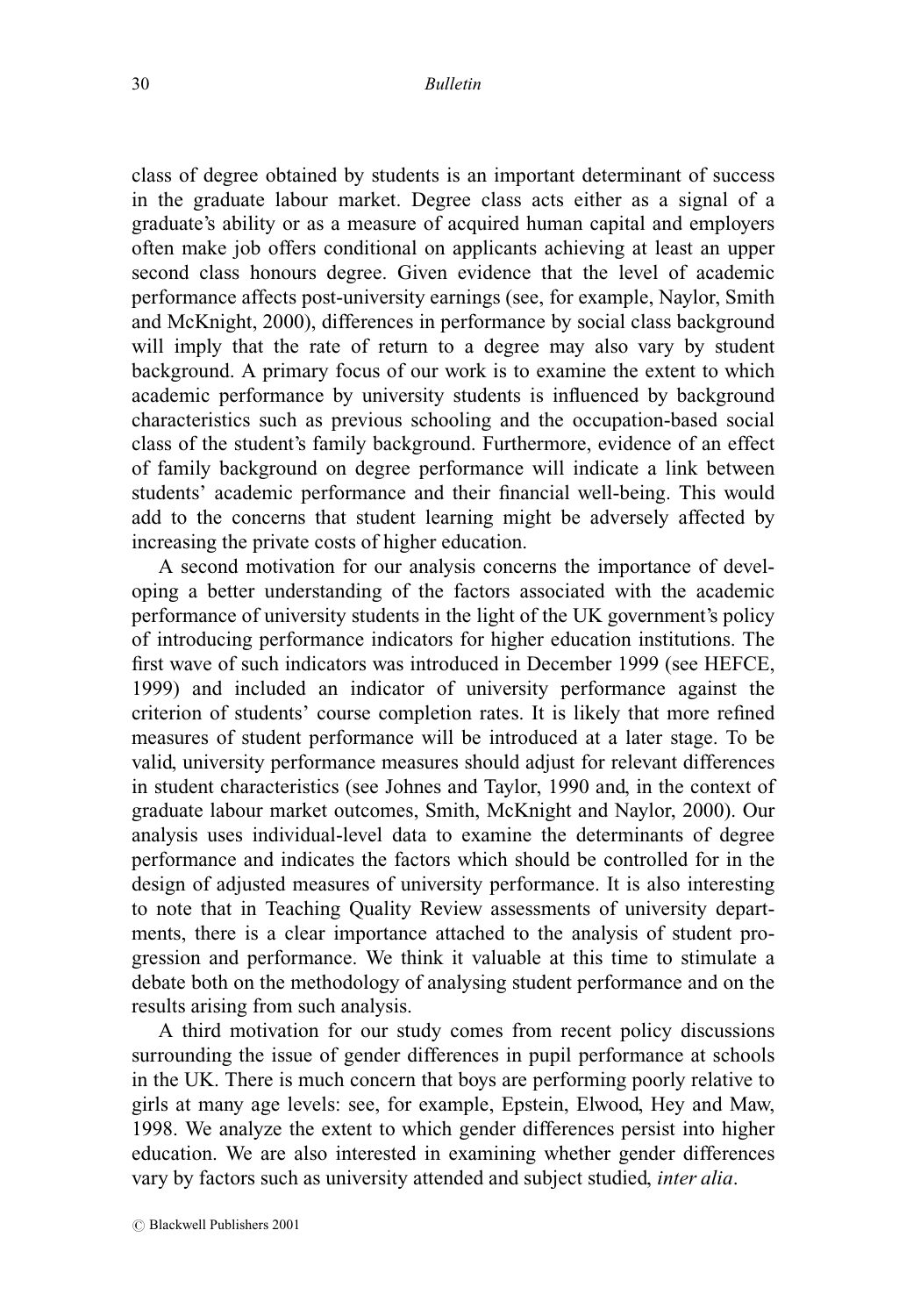A fourth motivation relates to the debate on how individuals' schooling impacts both on subsequent human capital development. In general, the literature on schooling has found that school characteristics have surprisingly little effect on pupils' later achievements (see for example, Eide and Showalter, 1998 for the US and, for the UK, Dearden, Ferri and Meghir, 1997). We are particularly interested in examining the effects of prior school characteristics on students' university performance. Related to this, there are current and ongoing reforms to the structure of A-levels, the final school examinations taken prior to university entry. Dolton and Vignoles, 1999 argue that there is a case for encouraging wider participation in mathematics courses in school. In this context, we examine the association between prior qualifications, subject studied and university student degree performance.

The analysis of degree performance has a long tradition in the UK. Many previous studies have focused on differences in degree performance by age and gender, but typically have not controlled for a wide range of personal or other characteristics and have been based either on aggregate data or on individual level data covering relatively small samples.<sup>1</sup> Much of the previous work has focussed on the variation in degree performance by personal characteristics and by A-level scores. $<sup>2</sup>$  In an influential analysis of university-</sup> level data, Johnes and Taylor, 1990 found that inter-university differences in degree results were largely explained by: entrants' mean A-level scores, percentage of students living at home, proportional expenditure on libraries, and university type. We are interested to compare these findings with results based on a micro-econometric analysis of individual student-level data. We are also interested in the effects of students' family background characteristics.3

The structure of the paper is as follows. Section II describes the data and modelling strategy. Section III presents and discusses the basic results, while Section IV develops further the analysis of the effects on degree performance of the key variables of interest: school type, social class background and gender. Section V closes the paper with conclusions and further remarks.

# II. Data and Modelling

Our data on individual students come from the archived records of the former depository for university records, the University Student Record

<sup>&</sup>lt;sup>1</sup>An exception is McNabb, Sarmistha and Sloane, 1998.

<sup>&</sup>lt;sup>2</sup>See, for example, Hoskins, Newstead and Dennis, 1997, Rudd, 1984, Chapman, 1996a, Chapman, 1996b, Bee and Dolton, 1985, Sear, 1983 and Peers and Johnston, 1994.

<sup>&</sup>lt;sup>3</sup> From an analysis of NCDS data, Blundell, Dearden, Goodman and Reed, 1997 and 2000, find that characteristics such as parental occupation and education are significant determinants of higher educational attainment.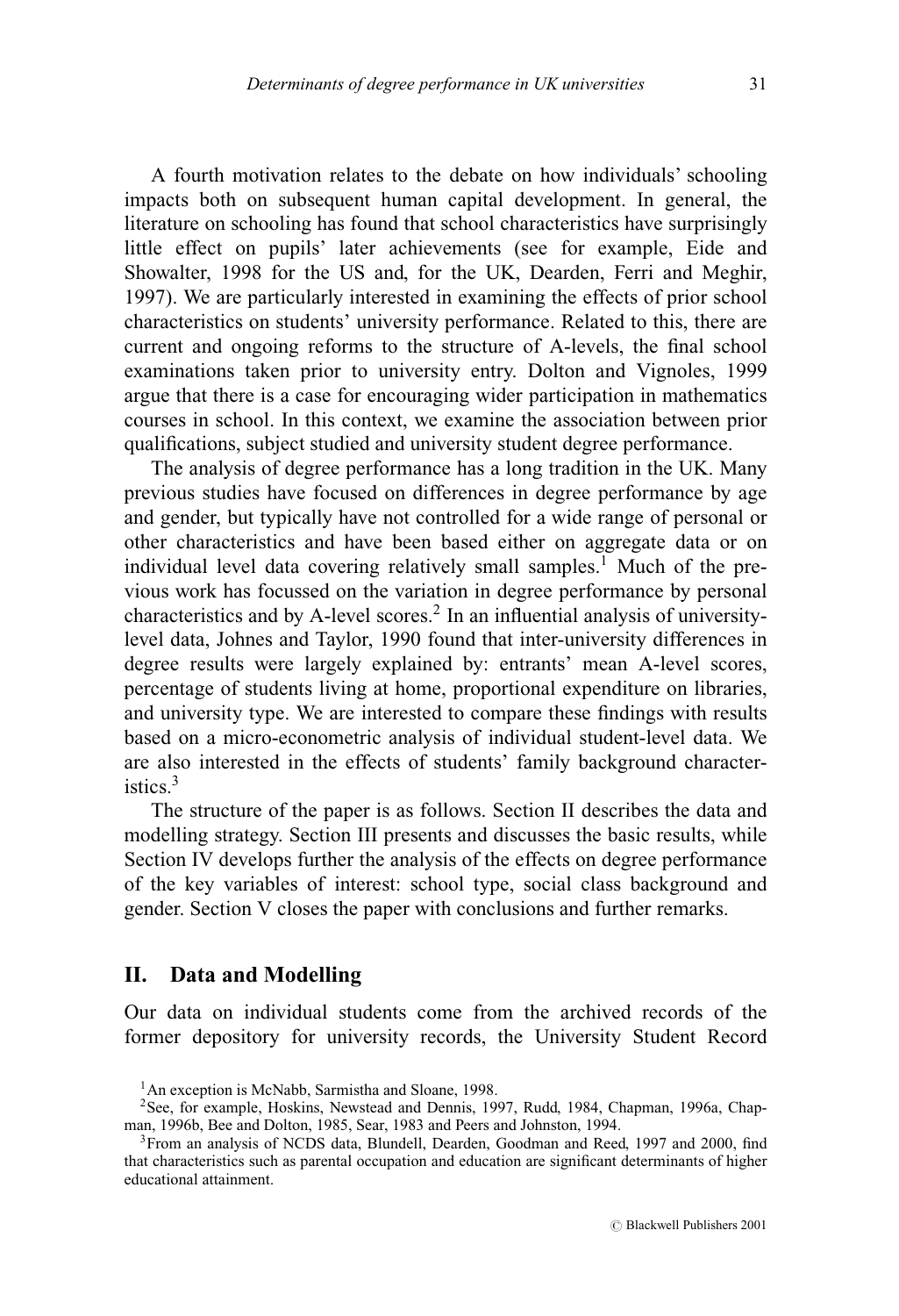(USR). We analyze the record for 1993-94 which contains information on the full cohort of undergraduates who left university in 1993. University student record data are very rich in the quality of information they provide on the academic characteristics of individuals, their course and their institution of study. The principal variables held in the USR undergraduate records can be categorised as (i) Personal information, including: date of birth, sex, marital status, country/county of domicile, country of birth, home or overseas fees status, occupation of parent or guardian, (ii) Academic history: last full-time school attended, other education, GCE A-level or SCE higher grade results, course for which admitted, (iii) Annual information: university, subject, duration, type of course, enrolment date, method of study (e.g., part-time/full-time), qualification aimed for, source of fees, accommodation, and (iv) Leavers details: qualification obtained and class of degree.

From the academic history information, we have been able to create a unique data-set by merging into the USR data information on the school each student last attended prior to university entry. This enables us to investigate whether school characteristics impact on a student's degree performance, after controlling for the student's own personal academic history (for example, A-level results). From the personal record, we have information on parental occupation and so have also been able to match in socio-economic background information to see whether this influences student educational outcomes, ceteris paribus.

With such a large and comprehensive data-set, we are able to obtain very precise estimates of the influence of different variables on degree performance. One limitation of student record data, however, is that they provide information only on individuals who have attended university: there is no information on any control group of individuals not attending university. Therefore, in interpreting the effects of a number of the variables, we should recognise the issue of sample selection. For example, we are able to estimate the coefficient on an individual's A-level score in the equation determining degree classification. However, an individual will be observed in our sample only if their A-level score is sufficiently high to permit entry to university. Hence, we have to be careful to interpret the A-level effect on degree class as a marginal effect, conditional on attendance at university. As Heckman, 1990 has demonstrated, when samples are selected on the basis of the exogenous variables only, as is the case with our data, there is no problem in making valid conditional inferences.

The 1993-94 USR data-set contains information on 117,801 individuals who left university in 1993. In constructing our dependent variable, we drop those cases in which students either (i) did not aim at a degree level qualification or (ii) left university for non-academic reasons, such as ill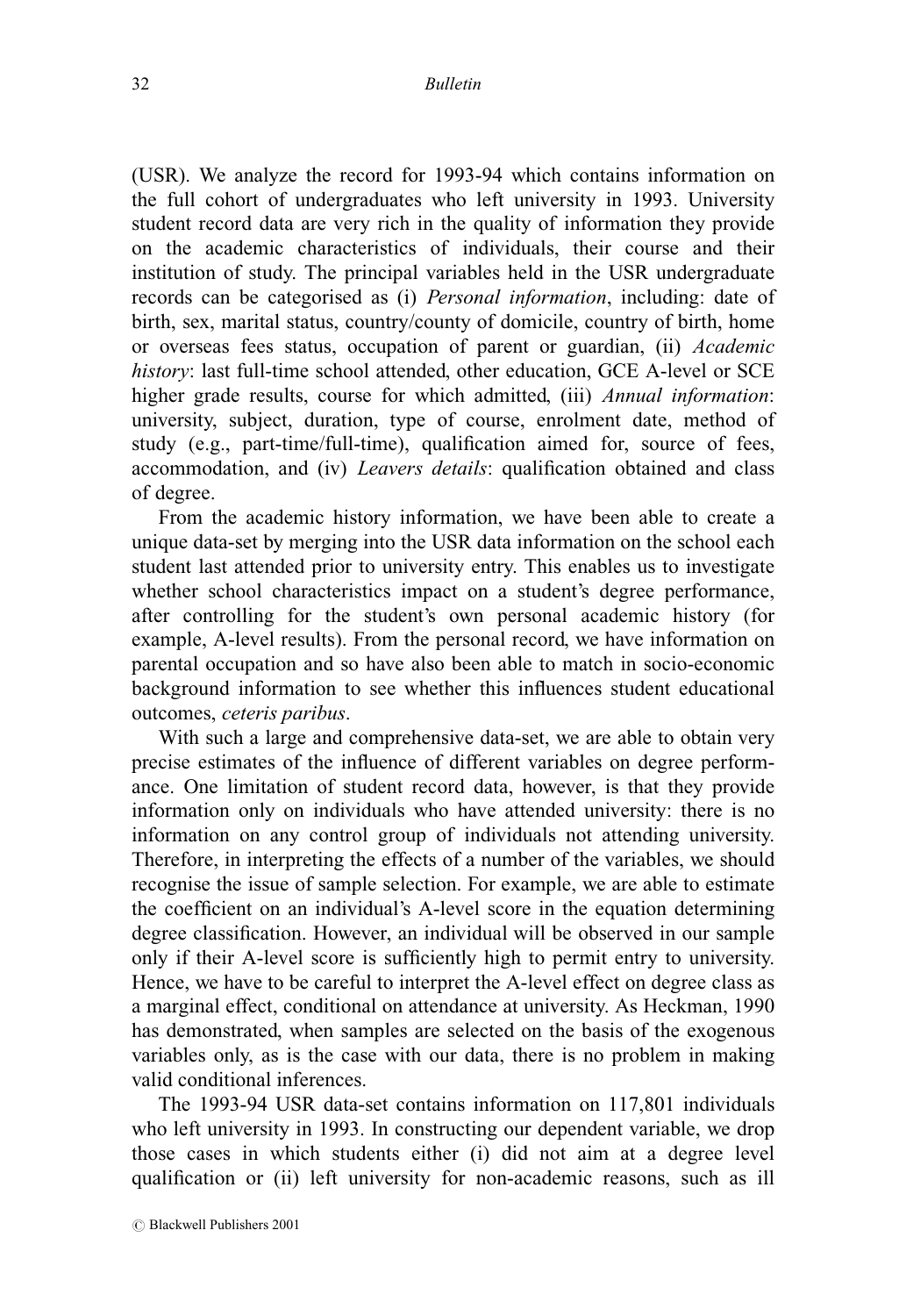health.<sup>4</sup> This produces a final population sample of 94,485 students (42,212) females and 52,273 males) on the basis of which our statistical analysis was conducted. Table 1 presents summary statistics on the key variables of interest. The average number of first class degrees awarded across all university students is 8.4 percent. 40.3 percent of students obtained an upper second, 27.9 percent a lower second, and 5.1 percent a third class honours degree. 4.8 percent of students achieved some other qualification below the level of an honours degree. Academic failure is surprisingly high, with 13.4 percent of students failing to obtain any qualification.

There are interesting differences in degree class awards by gender. In particular, 53.4 percent of women obtained a `good' degree (that is, at least an upper second class degree), while only 45.0 percent of men attained this level of performance. We are interested in examining whether the difference in performance between men and women survives the inclusion of relevant control variables and the extent to which performance differences by gender can be explained by gender differences in observed characteristics. We also examine the variation in the gender performance gap by factors such as university type. The fact that degree performance is so different by gender leads us to analyse the determinants of performance separately for men and women. A test of the hypothesis that the estimated coefficients are the same across the two equations is very clearly rejected.

From Table 1 we also note that 2.9 percent of students were part-time, 8.2 percent were non-UK students and 78.2 percent were aged less than twentyfour at graduation. With respect to social class background, the table shows that 16.1 percent of students reported a parental occupation associated with Social Class I (professional workers), 37.4 percent came from Social Class II (intermediate professions), 9.9 percent from Social Class IIINM (skilled nonmanual), 10.2 percent from Social Class IIIM (skilled manual), 6.5 percent from Social Class IV (partly skilled) and 1.1 percent came from Social Class V (unskilled). These figures reveal that the university population is drawn disproportionately from professional occupational backgrounds: in the population as a whole only about 4 percent of households are categorized as Social Class I. In part, this is likely to reflect the superior average performance at Alevel of pupils from professional backgrounds.

A key part of our analysis concerns the effects of school characteristics on an individual's degree performance. Table 1 shows that 27.0 percent had attended an Independent school prior to entering university and 44.2 percent

<sup>&</sup>lt;sup>4</sup>We also omitted from the analysis students who took courses in the fields of medicine and dentistry as the degree classification system for these students is very different from that for other students.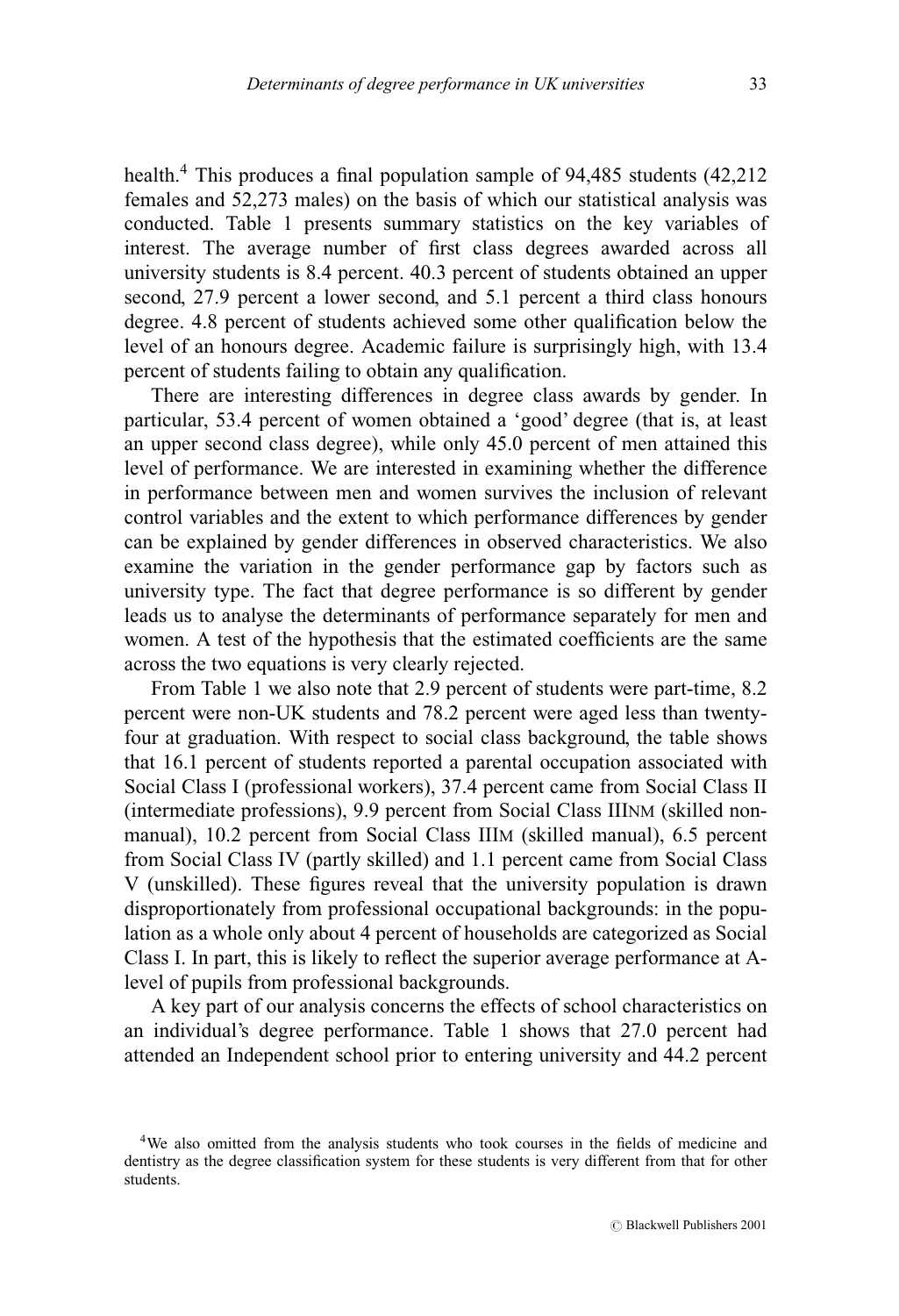| Variable                 | <b>ALL</b> | Female | Males |
|--------------------------|------------|--------|-------|
| UNIVERSITY INFORMATION   |            |        |       |
| Degree class             |            |        |       |
| First                    | 8.40       | 6.87   | 9.63  |
| Upper second             | 40.33      | 46.47  | 35.37 |
| Lower second             | 27.90      | 28.02  | 27.82 |
| Third                    | 5.14       | 3.12   | 6.77  |
| Other                    | 4.82       | 4.10   | 5.40  |
| Fail                     | 13.42      | 11.44  | 15.02 |
| Degree subject           |            |        |       |
| Medical related (B)      | 3.40       | 5.15   | 1.98  |
| Biological science $(C)$ | 8.71       | 11.45  | 6.50  |
| Agriculture (D)          | 1.43       | 1.53   | 1.35  |
| Physical science (F)     | 9.71       | 6.40   | 12.38 |
| Math science (GA)        | 4.62       | 3.73   | 5.35  |
| Computing (GB)           | 3.56       | 1.15   | 5.50  |
| Engineering (H)          | 12.18      | 3.20   | 19.43 |
| Technology (J)           | 1.17       | 0.80   | 1.46  |
| Architecture (K)         | 1.59       | 0.94   | 2.11  |
| Social Studies (L)       | 11.06      | 12.18  | 10.15 |
| Law + Politics $(M)$     | 8.27       | 8.73   | 7.91  |
| Business Admin. (N)      | 6.03       | 6.14   | 5.94  |
| Communications (P)       | 0.40       | 0.54   | 0.29  |
| Lit + Classics $(Q)$     | 6.87       | 10.22  | 4.16  |
| Modern Euro Lang (R)     | 4.53       | 7.47   | 2.15  |
| Other Language (T)       | 1.06       | 1.52   | 0.68  |
| Humanities (V)           | 7.71       | 8.30   | 7.24  |
| Creative (W)             | 1.89       | 2.67   | 1.27  |
| Education $(X)$          | 2.09       | 3.62   | 0.86  |
| Other subjects (Y)       | 3.71       | 4.24   | 3.28  |
| Part-time                | 2.91       | 3.30   | 2.59  |
| University type          |            |        |       |
| Oxbridge                 | 6.25       | 5.71   | 6.70  |
| Old civic                | 35.39      | 35.72  | 35.12 |
| New civic                | 16.97      | 17.76  | 16.33 |
| Ex CAT                   | 14.92      | 11.78  | 17.45 |
| $1960s$ univ.            | 16.39      | 18.19  | 14.94 |
| Other Scottish           | 7.36       | 7.84   | 6.97  |
| Other Welsh              | 2.72       | 3.00   | 2.50  |
| PERSONAL CHARACTERISTICS |            |        |       |
| SC I                     | 16.08      | 16.13  | 16.03 |
| SC II                    | 37.38      | 38.05  | 36.83 |
| <b>SC IIINM</b>          | 9.88       | 9.74   | 9.98  |
| <b>SC IIIM</b>           | 10.21      | 9.52   | 10.77 |

TABLE 1 Summary statistics on key variables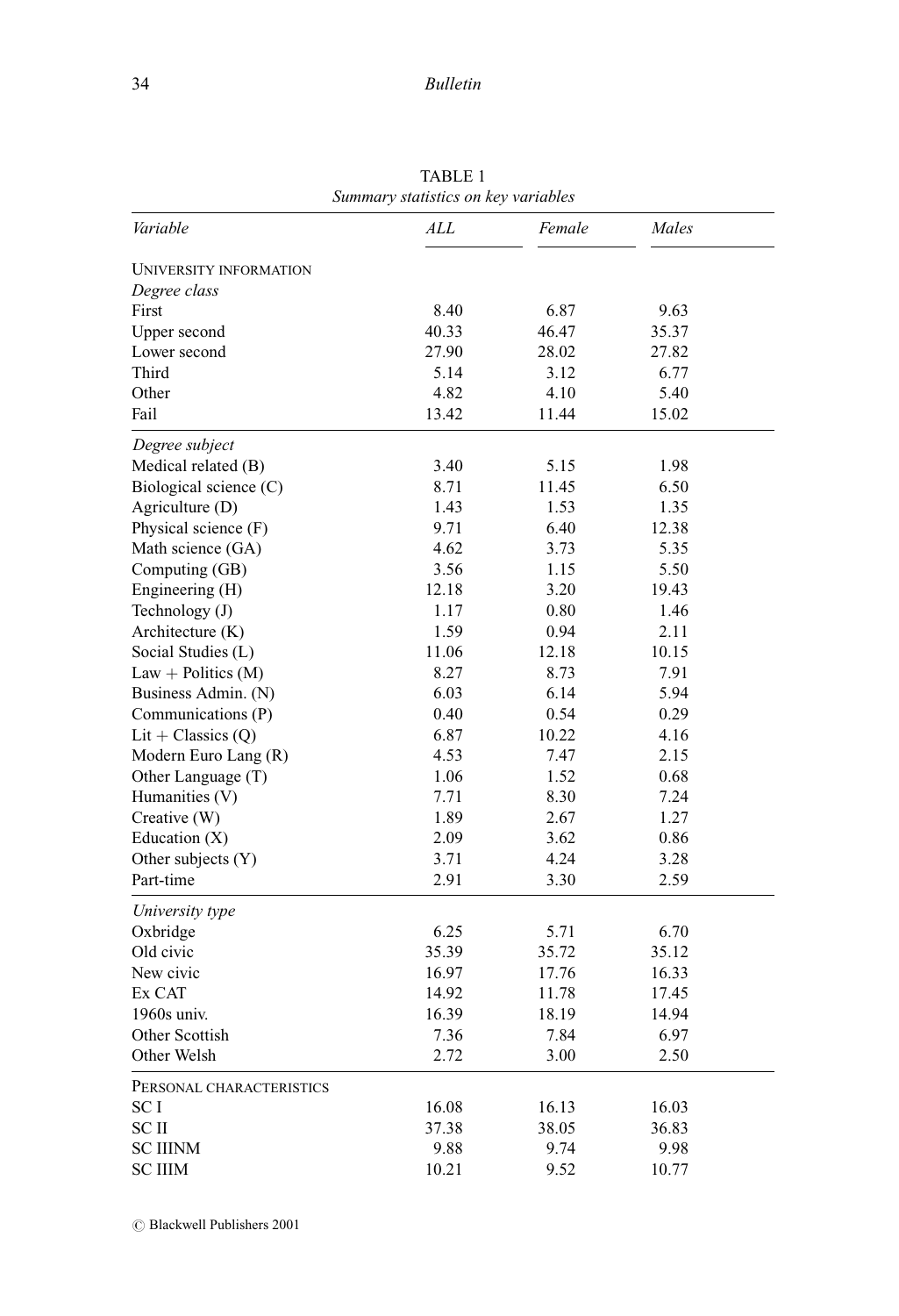| TABLE 1<br>(continued)              |       |        |       |  |  |  |  |  |
|-------------------------------------|-------|--------|-------|--|--|--|--|--|
| Variable                            | ALL   | Female | Males |  |  |  |  |  |
| SC IV                               | 6.46  | 6.05   | 6.79  |  |  |  |  |  |
| SC V                                | 1.08  | 0.93   | 1.21  |  |  |  |  |  |
| Unemployed                          | 15.29 | 16.05  | 14.68 |  |  |  |  |  |
| Age < 24                            | 78.16 | 78.96  | 77.51 |  |  |  |  |  |
| Age 24-27                           | 12.30 | 10.31  | 13.90 |  |  |  |  |  |
| Age 28-33                           | 4.70  | 4.36   | 4.96  |  |  |  |  |  |
| Age $34+$                           | 4.85  | 6.37   | 3.62  |  |  |  |  |  |
| Married                             | 4.70  | 6.08   | 3.59  |  |  |  |  |  |
| Non-UK                              | 8.15  | 7.66   | 8.55  |  |  |  |  |  |
| Overseas fee                        | 7.14  | 6.25   | 7.86  |  |  |  |  |  |
| <b>ACADEMIC BACKGROUND</b>          |       |        |       |  |  |  |  |  |
| School Type                         |       |        |       |  |  |  |  |  |
| LEA                                 | 44.18 | 46.13  | 42.62 |  |  |  |  |  |
| Independent                         | 26.96 | 25.41  | 28.21 |  |  |  |  |  |
| FE                                  | 10.34 | 10.72  | 10.02 |  |  |  |  |  |
| Other                               | 18.52 | 17.73  | 19.15 |  |  |  |  |  |
| Single                              | 25.44 | 27.41  | 23.86 |  |  |  |  |  |
| <i><u><b>Oualifications</b></u></i> |       |        |       |  |  |  |  |  |
| A-levels                            | 74.18 | 74.48  | 73.93 |  |  |  |  |  |
| Highers                             | 7.65  | 7.93   | 7.43  |  |  |  |  |  |
| BTEC, etc                           | 4.33  | 3.09   | 5.33  |  |  |  |  |  |
| No formal quals                     | 8.36  | 8.84   | 7.97  |  |  |  |  |  |
| Other quals                         | 5.48  | 5.66   | 5.34  |  |  |  |  |  |
| A-level bands per subject           |       |        |       |  |  |  |  |  |
| $\ge 8.5$                           | 25.58 | 23.75  | 27.08 |  |  |  |  |  |
| $7.5 - < 8.5$                       | 15.06 | 15.64  | 14.59 |  |  |  |  |  |
| $5.5 - 7.5$                         | 37.66 | 39.55  | 36.12 |  |  |  |  |  |
| < 5.5                               | 21.70 | 21.06  | 22.22 |  |  |  |  |  |
| A-level subjects                    |       |        |       |  |  |  |  |  |
| Chemistry                           | 30.65 | 24.98  | 35.26 |  |  |  |  |  |
| English                             | 30.42 | 43.24  | 19.98 |  |  |  |  |  |
| Math                                | 46.59 | 33.43  | 57.30 |  |  |  |  |  |
| Physics                             | 32.30 | 15.77  | 45.74 |  |  |  |  |  |
| Highers bands per subject           |       |        |       |  |  |  |  |  |
| $\geq 2.8$                          | 7.67  | 7.40   | 7.89  |  |  |  |  |  |
| $2.2 - 2.8$                         | 33.70 | 33.96  | 33.48 |  |  |  |  |  |
| $1.7 - 2.2$                         | 35.69 | 36.98  | 34.57 |  |  |  |  |  |
| < 1.7                               | 22.95 | 21.66  | 24.05 |  |  |  |  |  |
| <b>Higher Subjects</b>              |       |        |       |  |  |  |  |  |
| Chemistry                           | 60.46 | 53.71  | 66.26 |  |  |  |  |  |

continued overleaf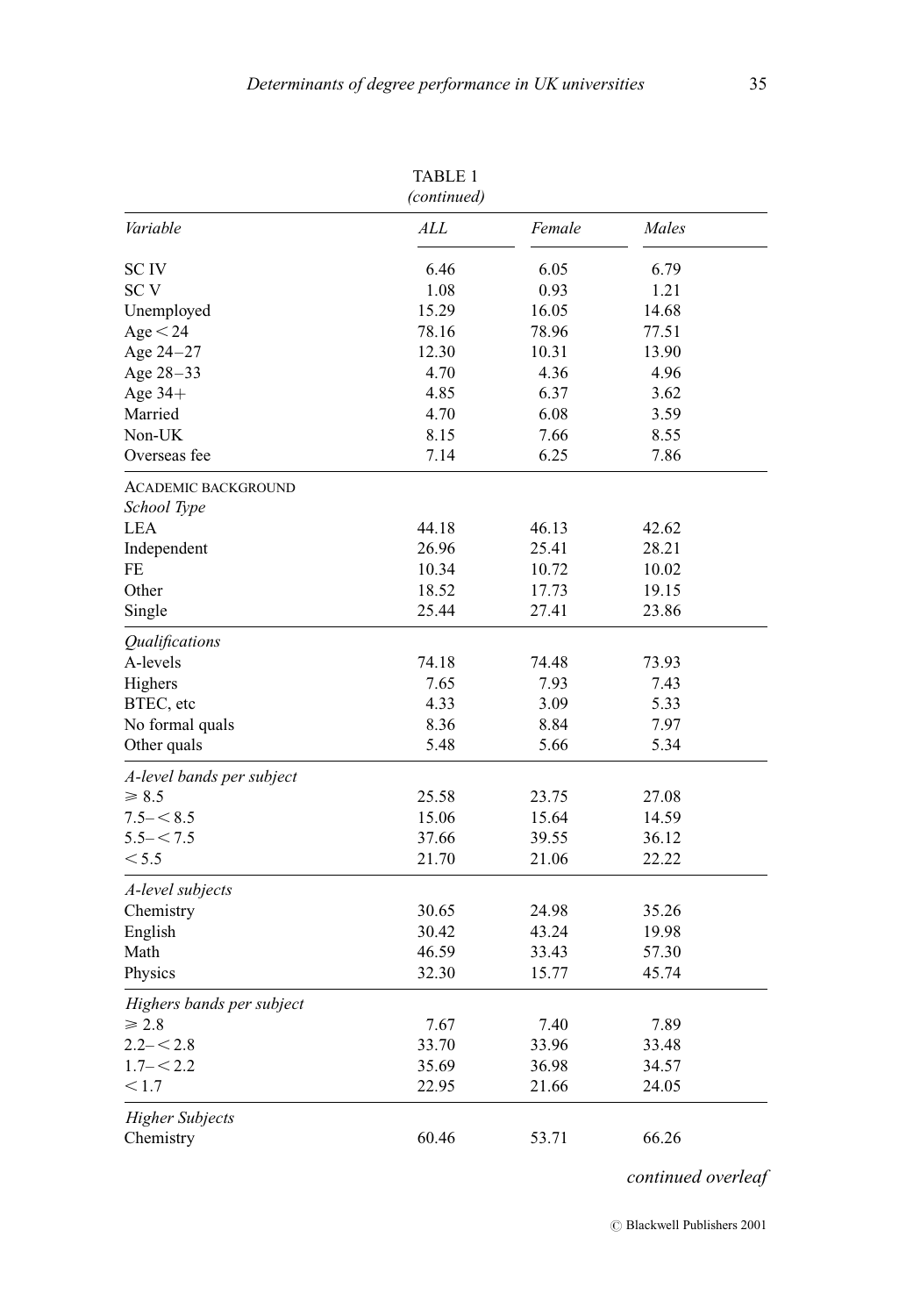| <b>TABLE 1</b><br>(continued) |       |        |       |  |  |  |  |
|-------------------------------|-------|--------|-------|--|--|--|--|
| Variable                      | ALL   | Female | Males |  |  |  |  |
| English                       | 91.83 | 95.38  | 88.78 |  |  |  |  |
| Math                          | 75.24 | 68.90  | 80.67 |  |  |  |  |
| Physics                       | 54.34 | 36.10  | 69.99 |  |  |  |  |
| Obs                           | 94485 | 42212  | 52273 |  |  |  |  |

a Local Education Authority (LEA) school. Our data-set also contains matched information from official DfEE school "League Table" information, which records, amongst other things, school size measures and school `performance' indicators such as the average A-level score for each school, based on students taking 2 or more A-levels. The modal student in our dataset left school in 1990. The earliest year for which detailed DfEE schoollevel information became available was 1992. Thus, there is a short time interval in which school characteristics might have changed, but this is the best approximation we can achieve. If school performance indicators are measuring anything fundamental about a school, they would not be expected to change substantially over such short periods. Measured school performance does not necessarily indicate school 'quality'. There is much evidence that school performance is highly influenced by the socio-demographic characteristics of its catchment area (see, for example, Goldstein and Spiegelhalter, 1996 and Gibson and Asthana, 1998). School `quality' is better measured by value-added over and above the characteristics of the school intake. Nevertheless, educational research shows that pupils' performance is a function of the level of peer performance and hence it is interesting to investigate whether and how the degree performance of university students is influenced by previous school performance. In analyzing the effects of school characteristics, we are careful to control both for social class background and for students' own levels of performance in prior qualifications.

# III. Results

In this section we present the results of an ordered probit regression of the individual's degree class against selected control variables. The dependent variable is the individual student's degree classification, which is a discrete ordered dependent variable categorized into one of six response codes: first class honours degree, upper second class honours degree, lower second class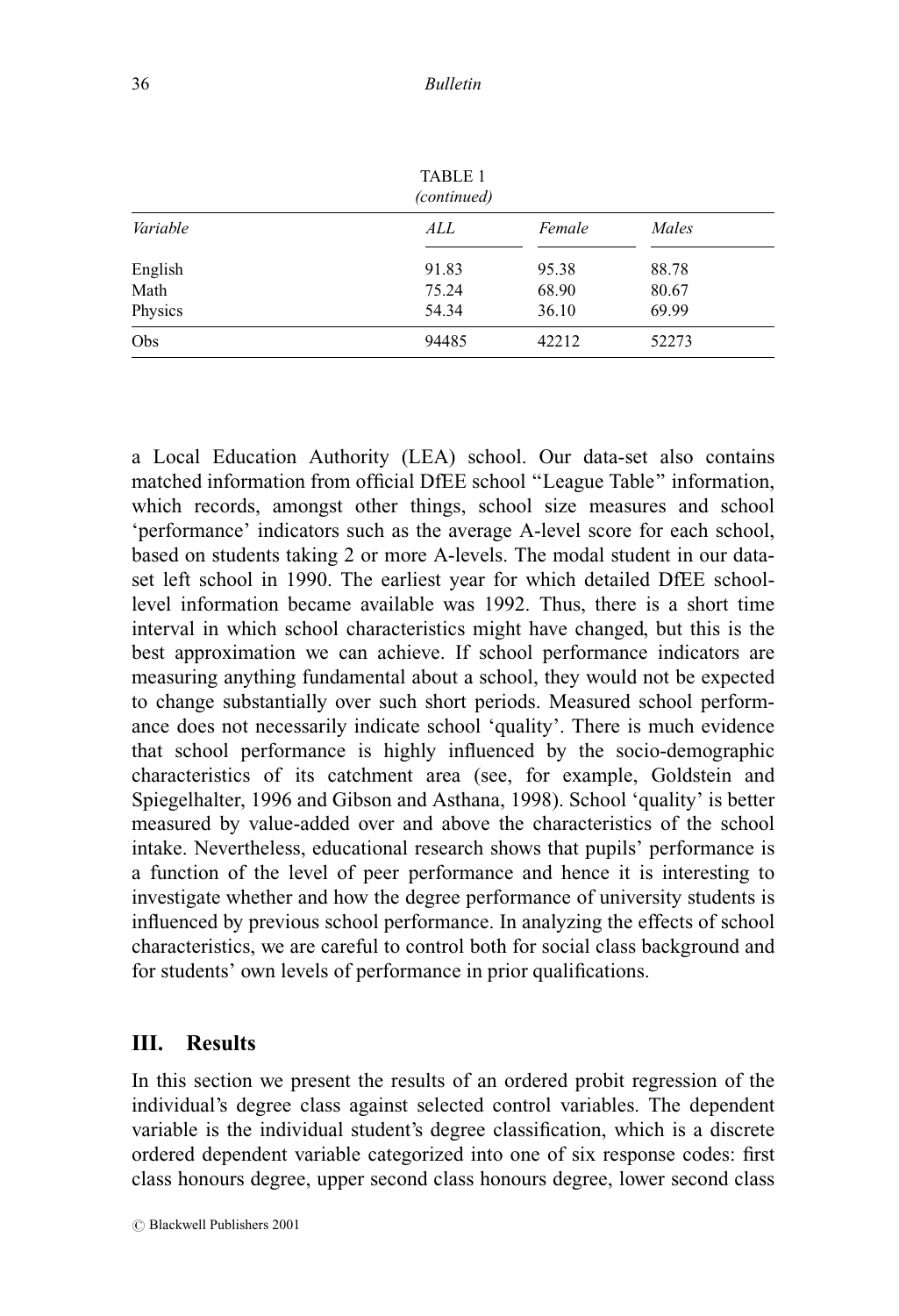honours degree, third class honours degree, other qualification, $5$  failure to obtain a degree level qualification. Table 2 reports the main results separately for the 42,212 female students and the 52,273 male students. The table shows the estimated coefficients on the key variables of interest. It also shows for

|                            | <b>FEMALES</b>           |                        |                   | <b>MALES</b>       |                           |            |  |
|----------------------------|--------------------------|------------------------|-------------------|--------------------|---------------------------|------------|--|
| Variables                  | Coeff                    | ME<br>'Good<br>Degree' | <b>ME</b><br>Fail | Coeff              | ME<br>' $Good$<br>Degree' | МE<br>Fail |  |
|                            | Degree subject           |                        |                   |                    |                           |            |  |
| Medical related            | $-0.004$                 | $-0.2$                 | 0.1               | 0.041              | 1.6                       | $-0.8$     |  |
| Biological science         | $0.174***$               | 6.8                    | $-2.3$            | $0.118***$         | 4.7                       | $-2.2$     |  |
| Agriculture                | $-0.184***$              | $-7.3$                 | 3.1               | $-0.072$           | $-2.8$                    | 1.5        |  |
| Physical science           | 0.008                    | 0.3                    | $-0.1$            | 0.011              | 0.4                       | $-0.2$     |  |
| Math science               | $-0.205***$              | $-8.2$                 | 3.5               | $-0.171***$        | $-6.6$                    | 3.8        |  |
| Computing                  | $-0.125**$               | $-5.0$                 | 2.0               | $-0.072**$         | $-2.8$                    | 1.5        |  |
| Engineering                | $-0.058$                 | $-2.3$                 | 0.9               | 0.006              | 0.3                       | $-0.1$     |  |
| Technology                 | 0.041                    | 1.6                    | $-0.6$            | $-0.050$           | $-2.0$                    | 1.0        |  |
| Architecture               | $-0.306***$              | $-12.1$                | 5.6               | 0.025              | 1.0                       | $-0.5$     |  |
| $Law + Politics$           | $-0.069***$              | $-2.7$                 | 1.1               | 0.029              | 1.2                       | $-0.6$     |  |
| Business Admin.            | $-0.021$                 | $-0.8$                 | 0.3               | $-0.026$           | $-1.0$                    | 0.5        |  |
| Communications             | 0.011                    | 0.4                    | $-0.2$            | $-0.026$           | $-1.0$                    | 0.5        |  |
| $Lit + Classics$           | $0.059**$                | 2.3                    | $-0.8$            | $0.098***$         | 3.9                       | $-1.9$     |  |
| Modern Euro Lang -0.245*** |                          | $-9.8$                 | 4.3               | $-0.083**$         | $-3.2$                    | 1.7        |  |
| Other Languages            | $-0.314***$              | $-12.5$                | 5.8               | $-0.102*$          | $-4.0$                    | 2.2        |  |
| Humanities                 | $0.054**$                | 2.1                    | $-0.8$            | $0.152***$         | 6.0                       | $-2.8$     |  |
| Creative                   | 0.028                    | 1.1                    | $-0.4$            | $0.195***$         | 7.7                       | $-3.5$     |  |
| Education                  | $-0.192***$              | $-7.6$                 | 3.2               | $-0.108*$          | $-4.2$                    | 2.3        |  |
| Other subjects             | $-0.272***$              | $-10.8$                | 4.8               | $-0.305***$        | $-11.6$                   | 7.3        |  |
|                            | Personal characteristics |                        |                   |                    |                           |            |  |
| Overseas fee               | $-0.252***$              | $-11.0$                | 5.0               | 0.036              | 0.9                       | $-0.4$     |  |
| Home accom.                | $0.091***$               | 3.6                    | $-1.3$            | $0.083***$         | 3.3                       | $-1.6$     |  |
| Part-time                  | $-0.473***$              | $-18.5$                | 9.7               | $-0.333***$        | $-12.6$                   | 7.9        |  |
| Age 24-27                  | $0.117***$               | 4.7                    | $-1.8$            | $0.059***$         | 2.3                       | $-1.2$     |  |
| Age 28-33                  | $0.268***$               | 10.5                   | $-3.7$            | $0.177***$         | 7.0                       | $-3.3$     |  |
| Age $34+$                  | $0.447***$               | 17.2                   | $-5.5$            | $0.077^{\ast\ast}$ | 3.0                       | $-1.5$     |  |
| Married                    | $0.082***$               | 3.2                    | $-1.2$            | $0.220***$         | 8.7                       | $-3.9$     |  |

TABLE 2 Estimated coefficients and marginal effects from the ordered probit regression

# continued overleaf

<sup>5</sup>The lower second class degree includes a small number of 'Undivided' second class honours degrees. The other qualification consists of: unclassified honours degree, pass degree, aegrotat degree, and other degree level qualification. The results are robust to re-specifications of the dependent variable in which each of these categories is included separately or grouped differently.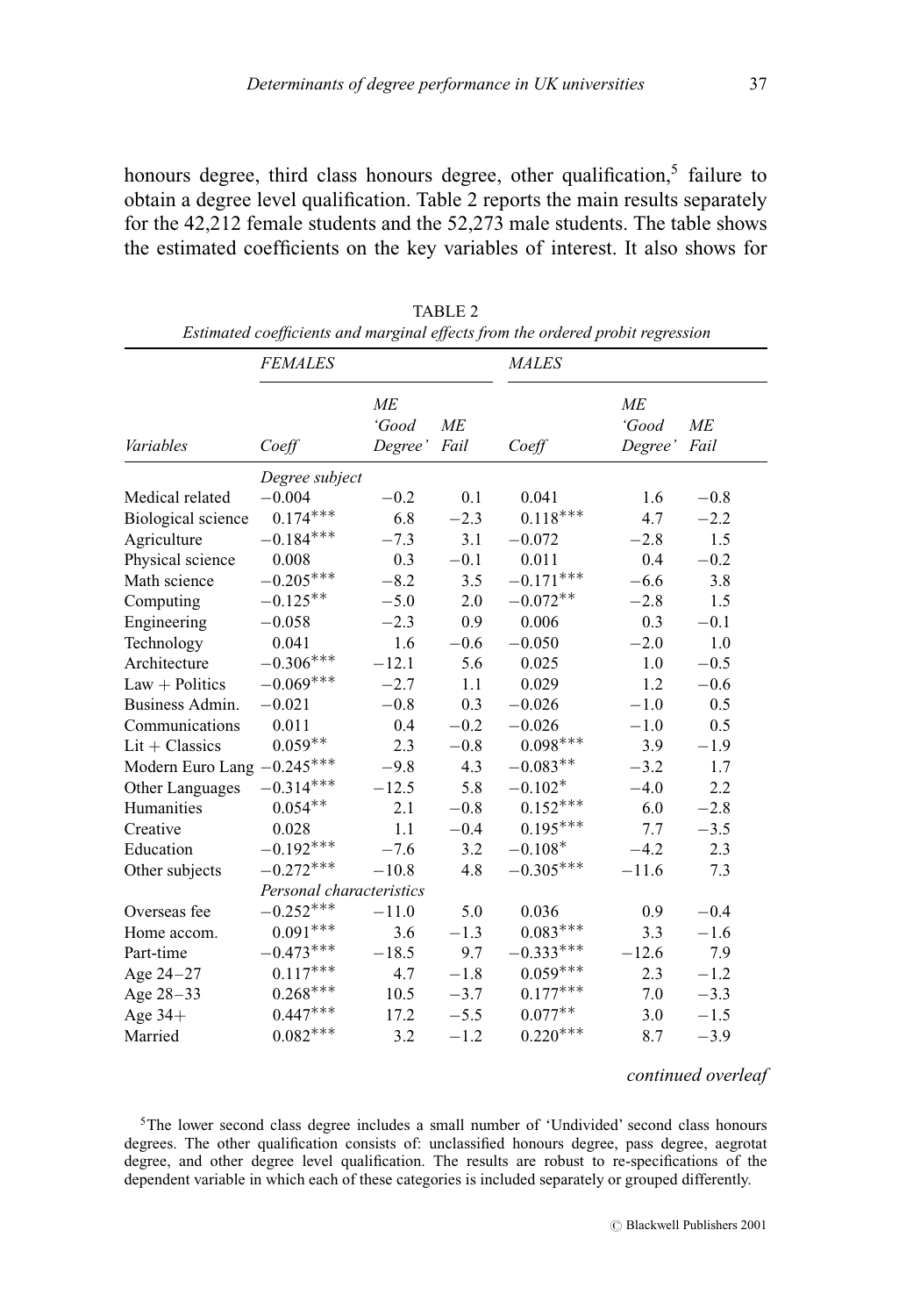| TABLE 2<br>(continued) |                     |                               |            |              |                               |            |  |
|------------------------|---------------------|-------------------------------|------------|--------------|-------------------------------|------------|--|
|                        | <i>FEMALES</i>      |                               |            | <b>MALES</b> |                               |            |  |
| Variables              | Coeff               | МE<br><i>'Good</i><br>Degree' | МE<br>Fail | Coeff        | МE<br><i>'Good</i><br>Degree' | МE<br>Fail |  |
| SC I                   | $0.045***$          | 1.7                           | $-0.5$     | $0.047***$   | 1.9                           | $-0.7$     |  |
| <b>SC IIINM</b>        | $-0.083***$         | $-3.2$                        | 1.0        | $-0.035**$   | $-1.4$                        | 0.6        |  |
| <b>SC IIIM</b>         | $-0.434***$         | $-17.1$                       | 6.7        | $-0.308***$  | $-12.2$                       | 6.0        |  |
| <b>SCIV</b>            | $-0.449***$         | $-17.7$                       | 7.0        | $-0.321***$  | $-12.6$                       | 6.3        |  |
| SC V                   | $-0.695***$         | $-27.1$                       | 12.8       | $-0.407***$  | $-15.9$                       | 8.4        |  |
| Unemployed             | $-0.926***$         | $-35.2$                       | 19.5       | $-0.855***$  | $-30.7$                       | 22.0       |  |
|                        | Academic background |                               |            |              |                               |            |  |
| A-level Pts            | $0.109***$          | 9.3                           | $-3.9$     | $0.118***$   | 10.4                          | $-5.5$     |  |
| Chemistry              | $0.113***$          | 4.5                           | $-1.7$     | $0.044***$   | 1.7                           | $-0.9$     |  |
| English                | 0.020               | 0.8                           | $-0.3$     | $0.029*$     | 1.1                           | $-0.6$     |  |
| Math                   | $0.134***$          | 5.3                           | $-2.0$     | $0.091***$   | 3.6                           | $-1.8$     |  |
| Physics                | $0.045**$           | 1.8                           | $-0.7$     | $-0.062***$  | $-2.4$                        | 1.3        |  |
| Independent sch        | $-0.215***$         | $-8.6$                        | 3.6        | $-0.218***$  | $-8.5$                        | 4.6        |  |

\*\*\* significant at the 1% level,  $**$  significant at 5% level,  $*$  significant at 10% level.

each variable the marginal effect on the predicted probabilities of (a) obtaining a `good' degree (i.e., at least an upper second class honours degree) and (b) failing to graduate. The analysis included a number of controls whose estimated effects are not reported in Table 2. These included: (i) a set of variables controlling for course characteristics, such as course length, (ii) a set of variables relating to university and university department characteristics, and (iii) a set of 52 regional dummies controlling for region of residence in the UK prior to university entry. A brief summary of the effects of some of these variables is provided at the end of the results section. In presenting the results, we group the explanatory variables into distinct categories and describe in turn their effects on degree performance.

## Subject studied

From Table 2 it is clear that degree class outcomes show variation by subject studied, for both men and women. Relative to the omitted case of a degree in Social Studies, female students of Biological Science, Literary and Classical Studies, and Humanities performed significantly better in terms of their degree classification. Female performance was worse in Agriculture, Mathematics, Computing, Architecture, Law and Politics, Languages, Education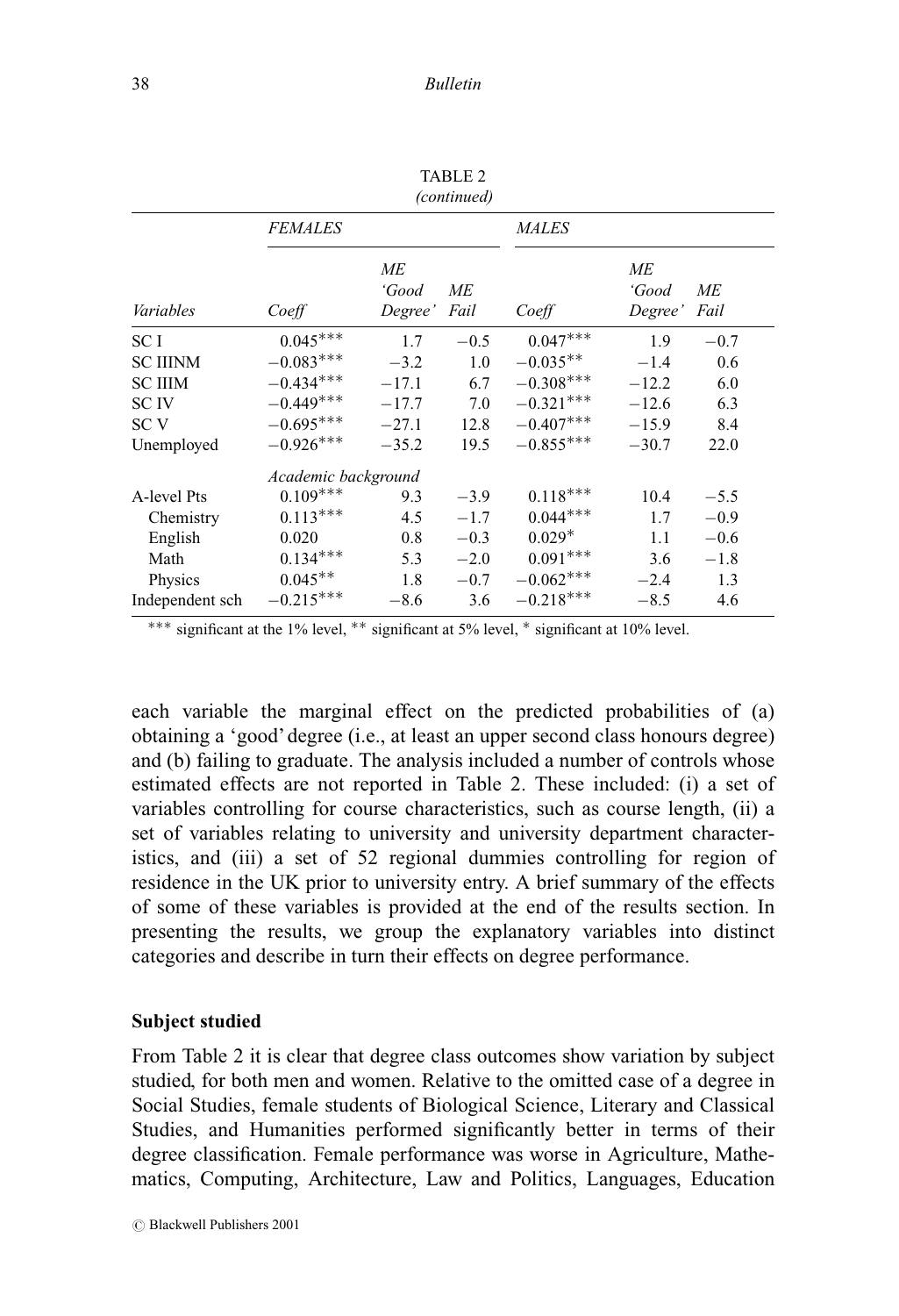and Other subjects, relative to Social Studies. Among males, performance relative to that in Social Studies was significantly better in Biological Science, Literary and Classical Studies, Humanities, and Creative Arts and worse in Mathematics, Computing, Modern European Languages, Other subjects and (weakly) in Other Languages and Education. Given these differences across subjects, it is interesting to examine whether there is variation across subjects in the estimated effects of other control variables, such as previous school attended. This issue is addressed in the next section where we show the results from estimating the determinants of degree performance both for different subject groups and through the inclusion of interactions between subject studied and other explanatory variables.

## Personal characteristics

Personal characteristics include age, marital status, overseas or home student status, and part-time/full-time study status. The impact of gender is discussed in detail below. The effects of age are estimated through the inclusion of ageband dummies. In other specifications, we have also included a quadratic term in age: the results are similar. Table 2 shows that, for female students, degree performance is increasing monotonically in age. The omitted ageband dummy is for students who are aged less than 24 at graduation. For men, degree performance seems to peak prior to the age of 34. The table also shows that, for both men and women, married individuals do better than nonmarried students and that part-time students do less well than full-time students. The variables for overseas student status imply that, ceteris paribus, overseas students perform less well than home students, on average. Lastly, we note that in contrast to the result reported by Johnes and Taylor, 1990, better performance is associated with students who live at home: i.e., at the parental address.

Table 2 also shows the estimated effects of parental occupation background on degree performance. For both men and women, there is a very well-determined and monotonically positive effect defined over Social Classes I to V: ceteris paribus, academic performance at university is better the more `advantaged' is the student's home background.6 It is notable that this effect survives the inclusion of variables controlling both for region and for school background as well as for the student's own prior qualifications. Relative to the omitted case of a Social Class II (intermediate professional or technical worker) background, a student from a Social Class I (professional worker) family is about two percentage points more likely to obtain a good

 $6$ There is some evidence from Smith and Naylor, 2000b that the effect of social class background on degree performance may be working predominantly through its impact on the probability of failing to complete a degree.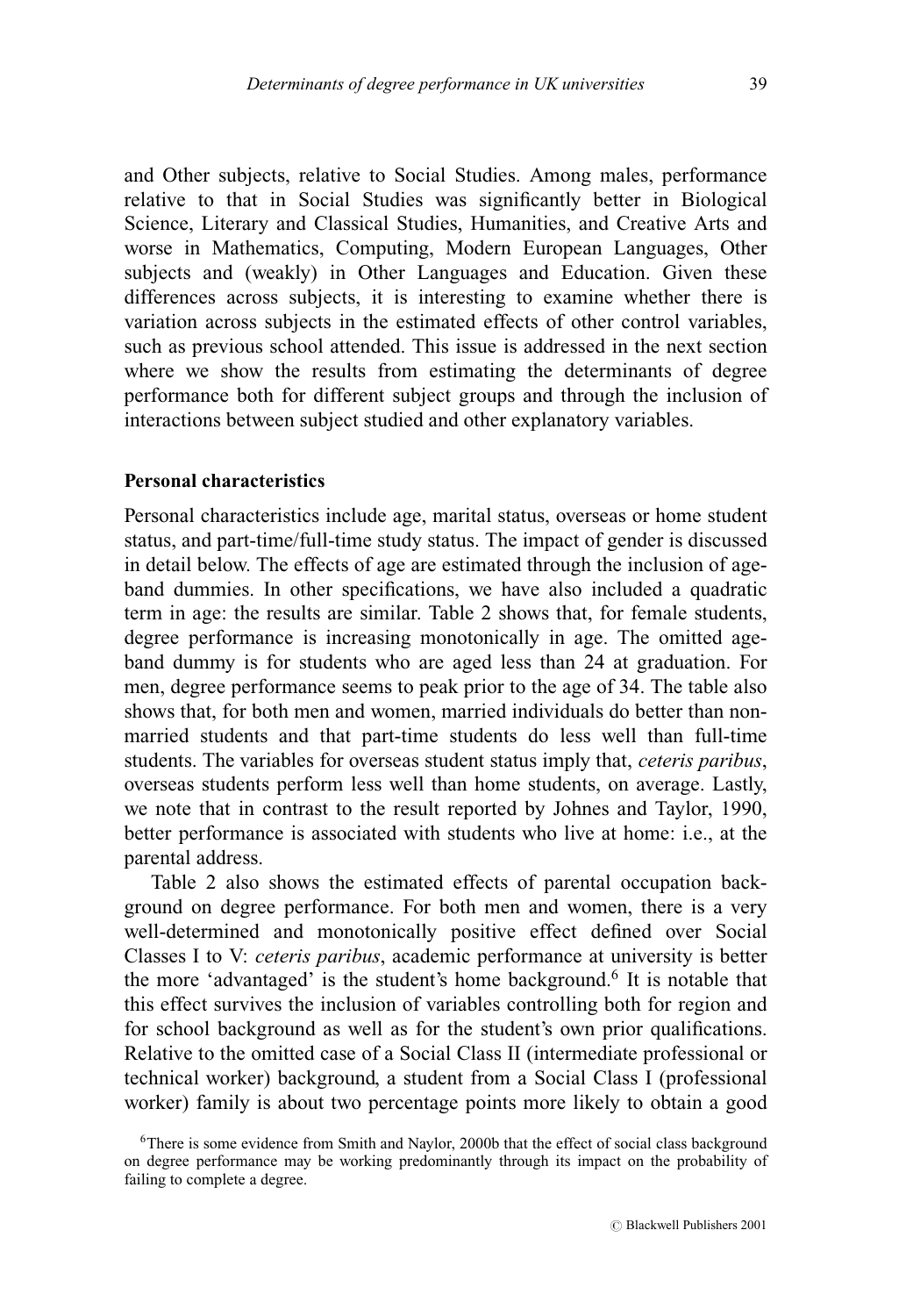honours degree. This performance gap is similar to that between Social Class II and Social Class IIINM (skilled non-manual worker) students. The gap widens enormously when one compares Social Class II with Social Class IIIM (skilled manual workers): a student from the latter background is 17 percentage points less likely to obtain a good degree in the case of women, and 12 percent in the case of men. It appears that, although the social gradient in university degree performance is monotonic, it is not smooth: there is a big jump between skilled non-manual and skilled manual occupations. In the case of women, there is a further discontinuity between Social Class IV (partly skilled workers) and Social Class V (unskilled workers): students from the latter family background are 27 percentage points less likely to obtain a good honours degree, and are 13 points more likely to fail to obtain a degree. There is a huge negative impact on the probability of good performance at university for students from an occupational background described as unemployed.

### Academic background

Table 2 reports the effect of A-level points on degree performance and shows that, for women, an extra two points per A-level subject (i.e. one grade higher per subject) raises the probability of a good degree by over 9 percentage points. There is a similar effect for men. The table also shows the effects of the subjects taken at A-level. For women, there are significant and sizeable benefits associated with the prior study of Mathematics, Chemistry and Physics: English confers no such benefit. For men, a significant advantage of having previously studied Mathematics is again evident, together with evidence of a positive, though weak, effect of having studied English. The premium on Mathematics is consistent with findings reported by Dolton and Vignoles, 1999. The estimated equations included dummy variables for the type of pre-university qualification studied, other than A-levels or Highers. The effects of these are not reported in Table 2. The main finding is that, relative to a student with A-levels or Highers, average degree performance is no different for a student with either a BTEC or a Baccalaureate qualification.

The estimated regression equations included control variables for school type, school admissions policy, school size, average school points at A-level (or Highers) and whether the school is single-sex or co-educational. School type is categorised as either Local Education Authority (LEA) school (the default case in the regression analysis), Further Education (FE) college, Independent school or other school type. The most striking result is that, compared to the default case of a student having attended an LEA school, attendance at an Independent school is associated with a statistically sig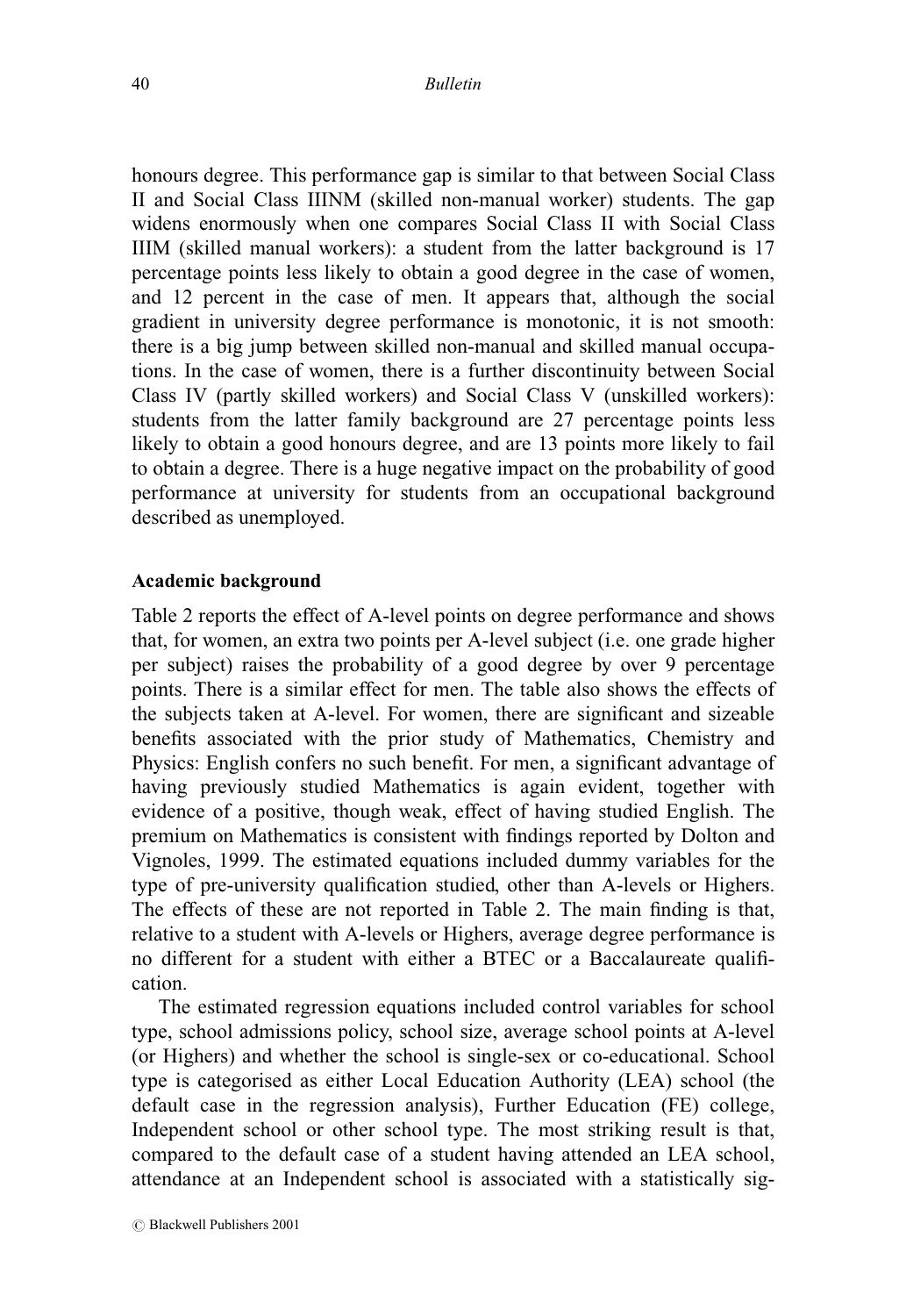nificantly lower level of degree performance. This is shown in Table 2. The effects are similar for both male and female students. A student who previously attended an Independent school is about 9 percentage points less likely to obtain a good degree than is an otherwise equivalent student who had attended an LEA school. Possible explanations for this result are discussed in Section III(i).

Results not reported in Table 2 include the finding that school performance against DfEE 'league table' criteria also has a statistically significant influence on student performance at university: performance is better, ceteris paribus, for a student who attended a school performing well against Df EE criteria. We also find a (weakly) negative effect on degree performance of having previously attended a FE college. School admissions policy has no effect over and above the Independent school effect. Previous research has found that girls benefit more from being educated in a single-sex school than do boys. Interestingly, we find that degree performance is better for students who attended a single sex school only in the case of boys: the effect is small. Finally, we note that there was also a significant positive association between degree performance and the student's A-level or higher score relative to the average score at the previous school attended by the student.

# Gender

From Table 1 we observed that 53 percent of female and 45 percent of male students obtained a good degree: that is, at least an upper second class honours degree. From the estimated coefficients in the gender-specific degree performance regressions, we can calculate the predicted probabilities of a good degree for men and for women with gender-specific population mean characteristics. These predicted probabilities are about 51 percent for women and 44 percent for men, implying a gender difference of 7 percentage points.<sup>7</sup> It is then informative to compute the Oaxaca decomposition of the gender difference into that part 'explained' by differences in observed characteristics and the `unexplained' residual difference which is attributable to gender differences in unobserved individual characteristics. This decomposition analysis produces the result that a mere 3 percent of the gender difference is explained by differences in observed characteristics of men and women (for example, the fact that women are more likely to be taking subjects associated with high levels of degree performance and are less likely to come from lowranked social class backgrounds). Thus, the overwhelming proportion of the gender gap in performance cannot be explained by differences in observed characteristics.

<sup>7</sup>Predicted probabilities are presented in Table 3.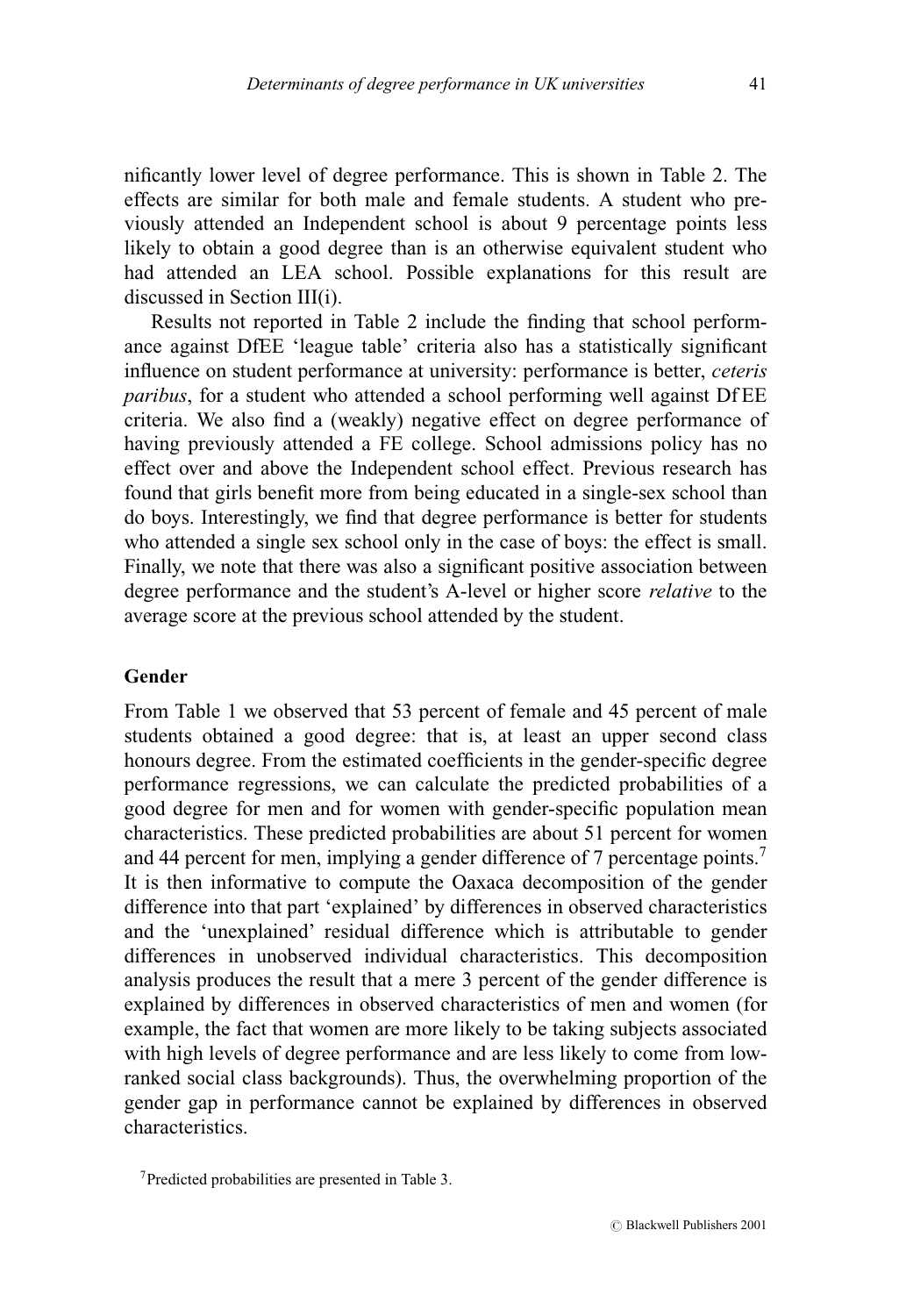#### Other results

The estimated equations also included variables on university and department characteristics. Among other results, we found that degree performance was positively associated with the average level of staff salaries at the institution of study, positively associated with the level of academic expenditure per student, and  $-$  unlike the finding reported in Johnes and Taylor, 1990 with respect to the 1989 Research Assessment Exercise  $(RAE)$  – negatively related to the institution's rating in the 1992 RAE.

## (i) Interpretation

The results reported above include three findings which merit further analysis. These relate to the effects on student degree performance of: type of previous school attended, social class background, and gender. Each of these factors has relevance for current policy debates in the general areas of education and social policy in the UK. The government and other interested parties in the sector are very concerned about the relationships between, on the one hand, educational outcomes and, on the other, factors such as school quality and social background. There is also concern among educationalists about growing evidence concerning the poor academic performance of boys relative to girls in both primary and secondary education: our analysis suggests that this carries over into performance in higher education, too.

Perhaps our most surprising finding is the significant academic performance gap between students who had previously attended an Independent school and those who had attended a Local Education Authority school. In order to have equal predicted probability of obtaining a good degree, the average Independent school educated student would need about one grade higher at A-level than the LEA-educated student for each of their three Alevel subjects (e.g., an A-level grade portfolio of BBB compared to CCC). This is a substantial gap.

A number of hypotheses might be put forward to explain the difference in school performance by school type. First, there is evidence that Independent schools have a positive effect on pupils' A-level scores, other things equal.<sup>8</sup> Thus, comparing two students with identical A-level scores and equivalent in all other observable characteristics but with different school backgrounds, on average the former LEA pupil is likely to be drawn from a higher point in the underlying ability distribution. Ceteris paribus, once at university the LEAeducated student is likely to perform better, on average. It is possible that the capacity of Independent schools to raise pupils' A-level performance varies by A-level subject. This would imply that the performance gap at university

<sup>8</sup>See, for example, Blundell, Dearden, Goodman and Reed, 1997.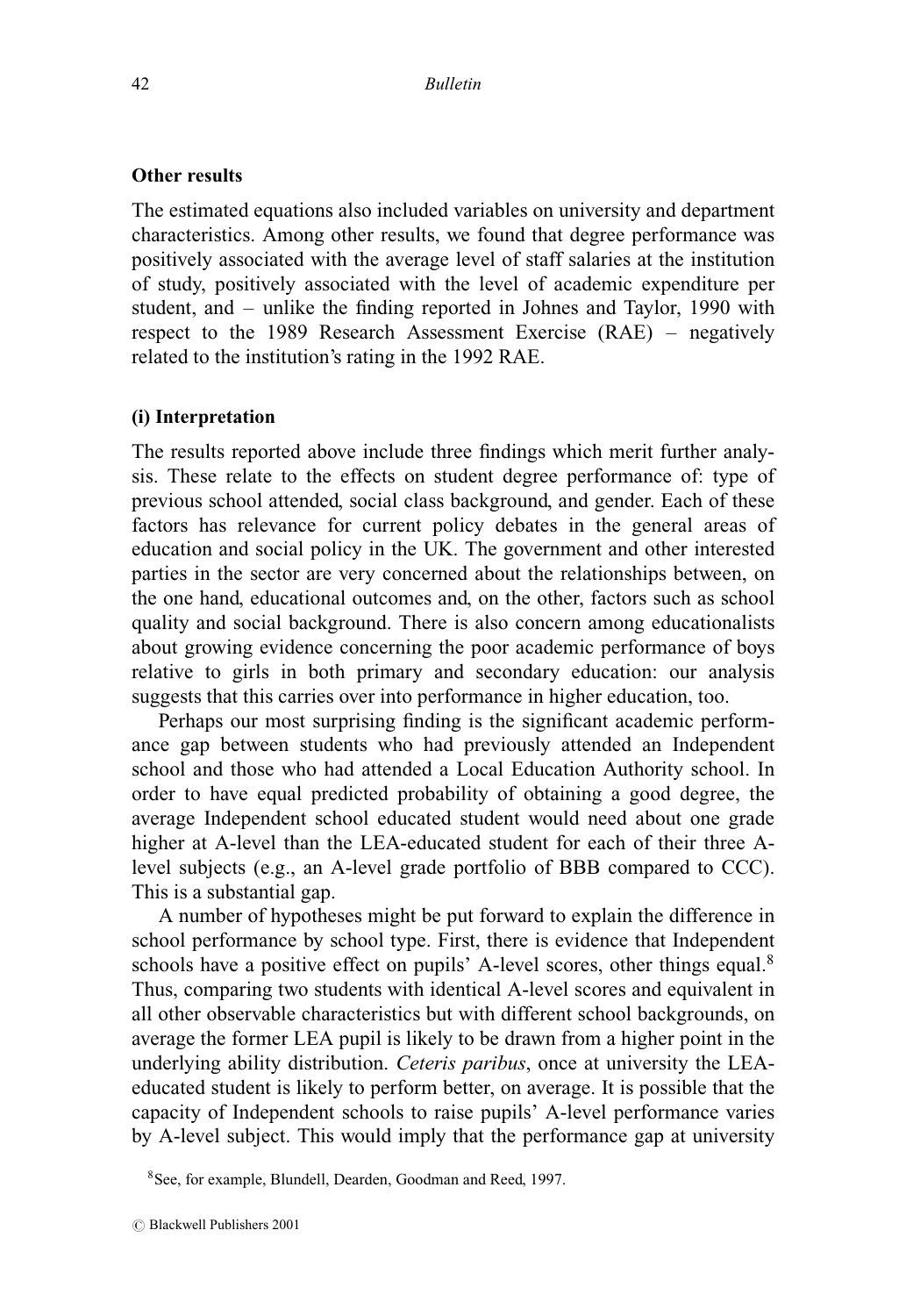might vary by subject studied. Similarly, it is likely that the A-level premium associated with attendance at an Independent school varies according to pupil characteristics such as ability and social class background. It has been argued, for example, that the return on an investment in private education  $-\text{ in terms}$ of securing enhanced A-level grades  $-\text{i}$  is greatest for children whose underlying academic ability is not high in the ability distribution. In part, this is based on evidence that the academic performance of bright children is relatively insensitive to school characteristics. Hence, we might expect the degree performance gap between Independent and LEA educated students to vary by the students' A-level scores and  $-\frac{1}{2}$  given imperfect capital markets  $-\frac{1}{2}$ by social class background.

A second hypothesis is that the environment of instruction and of preparation for examinations may differ by school type. It is possible that the environment and methods of the Independent schools are relatively successful in producing good results at A-level but are less successful at equipping pupils for independent study at university: the extent to which this is a problem might well vary across universities. Hence, it is interesting to see whether the effect of school type varies with university type. We might also expect the Independent school effect to weaken the longer is the interval between leaving school and entering university. Accordingly, we estimate separate regressions for different age groups of graduates.

A third hypothesis is that students' effort levels at university may differ by previous school background. We have examined the occupational earnings of university leavers and have found that, although earnings of graduates are higher if the previous school attended was an Independent school, the earnings premium on a good degree is lower for an Independent-educated graduate than it is for a graduate who had been educated in an LEA school.<sup>9</sup> This suggests that there may indeed be a reduced incentive for Independenteducated students to work hard for a good degree. If this were the case, however, one might expect that the difference in degree performance between LEA and Independent educated students would be more pronounced in those subjects in which there is a greater difference in the earnings premium for a `good' degree between LEA and Independent-educated graduates. In other words, one would expect that the variation by subject studied in the degree performance gap between LEA and Independent educated students would be positively correlated with the variation by subject in the difference by school type in the earnings premium associated with a good degree. Examining the  $occupational$  earnings of graduates  $-$  from evidence on occupational outcomes recorded in the First Destination Survey supplement to the USR data  $-$  reveals no evidence of such a correlation. This undermines the hypothesis.

 $9^9$ For more details, see Naylor *et al.*, 2000.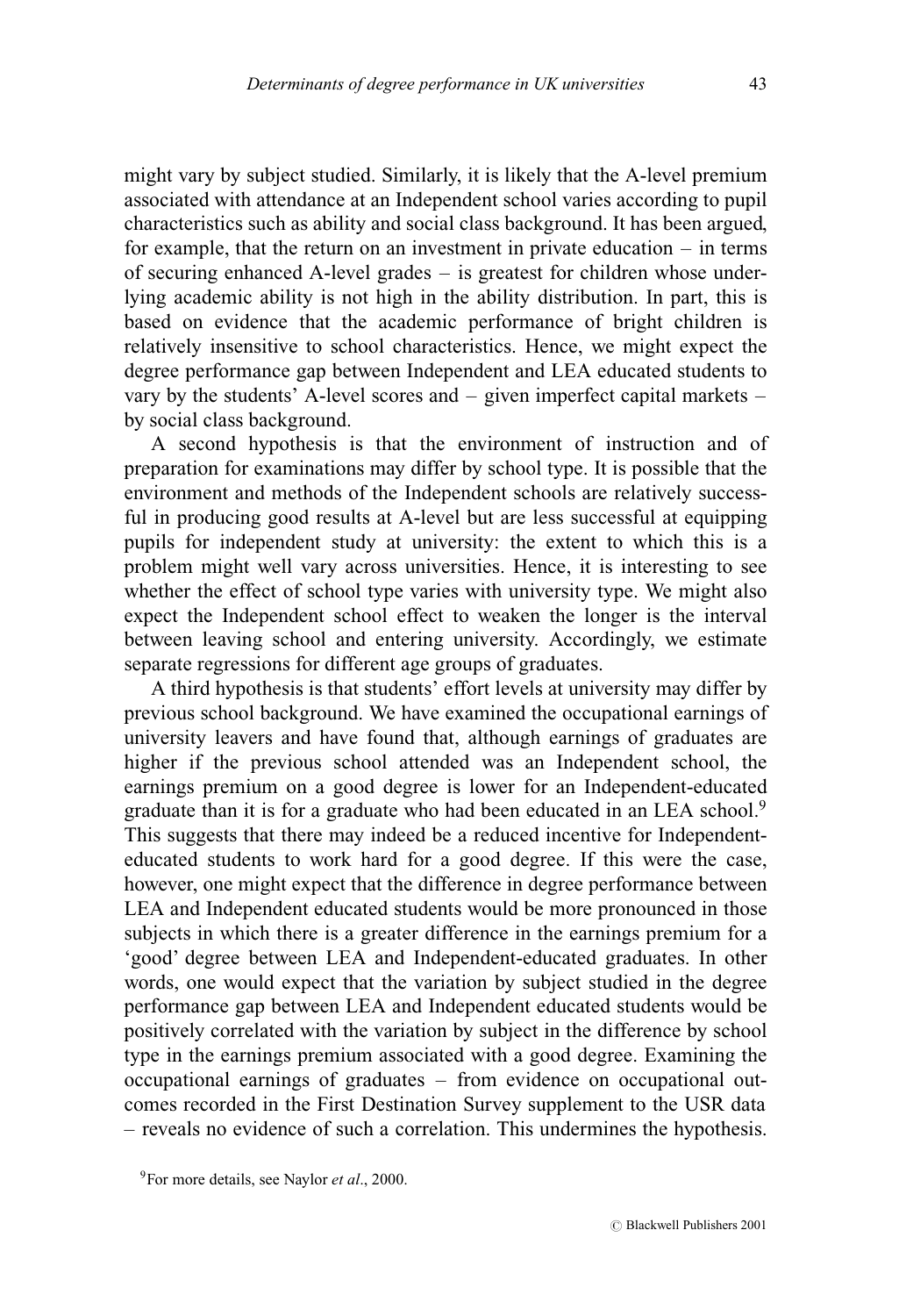We attempt to shed light on the first and second hypotheses concerning school type effects by running separate regression equations for different groups of students.

Table 2 reported very significant effects of social class background on degree performance, with much lower probabilities of good degrees for students from lower-ranked occupational backgrounds. In part, this may reflect greater financial pressures on these students inhibiting effective study. Alternatively, it might be that there are academic advantages for students whose parents experienced higher education: Blundell, Dearden, Goodman and Reed, 2000 report that educational attainment is positively associated with parental years of education. We examine whether estimated social background effects are robust to different splits of the data. One might expect, for example, that if financial considerations are driving the effect of social class background on degree performance, the effect would be less severe for students who could be relatively optimistic about their expected future earnings  $-$  e.g., students with high A-level points scores  $-$  as this will enable greater consumption smoothing. Similarly, it is interesting to investigate whether the estimated gender difference in degree performance is constant across different sub-groups of students.

# IV. Further Analysis of School and Social Class Background

We are interested in examining how differences in university students' degree performance by school type, social background and gender might vary with the characteristics of students, including their subject studied and the type of university attended. There are two methods by which we address this issue. The first method involves estimating gender-specific ordered probit regressions for separate sub-samples of students. We split the full student population by gender and by: (i) grouped subject of study, (ii) type of university, (iii) A-level point bands, (iv) social class, (v) school type and (vi) age group of student.10 We estimate separate equations for each sub-sample. This method has the advantage of allowing all coefficients to vary across different groups. However, it prevents simple comparison of the derived marginal effects across groups because the estimated probit threshold parameters dividing the degree classes are allowed to differ across sub-samples when separate regressions are run. Given this problem, the second method involves re-running the gender-specific single-equation model with the additional

<sup>&</sup>lt;sup>10</sup>To economise on computation costs, we identify just six separate subject groupings (rather than the full 20 for which controls were included in the regressions reported in Table 2). Similarly, we distinguish between: four A-level points-per-subject score bands, seven university types, four parental occupation groups, two school types (LEA and Independent) and two age bands.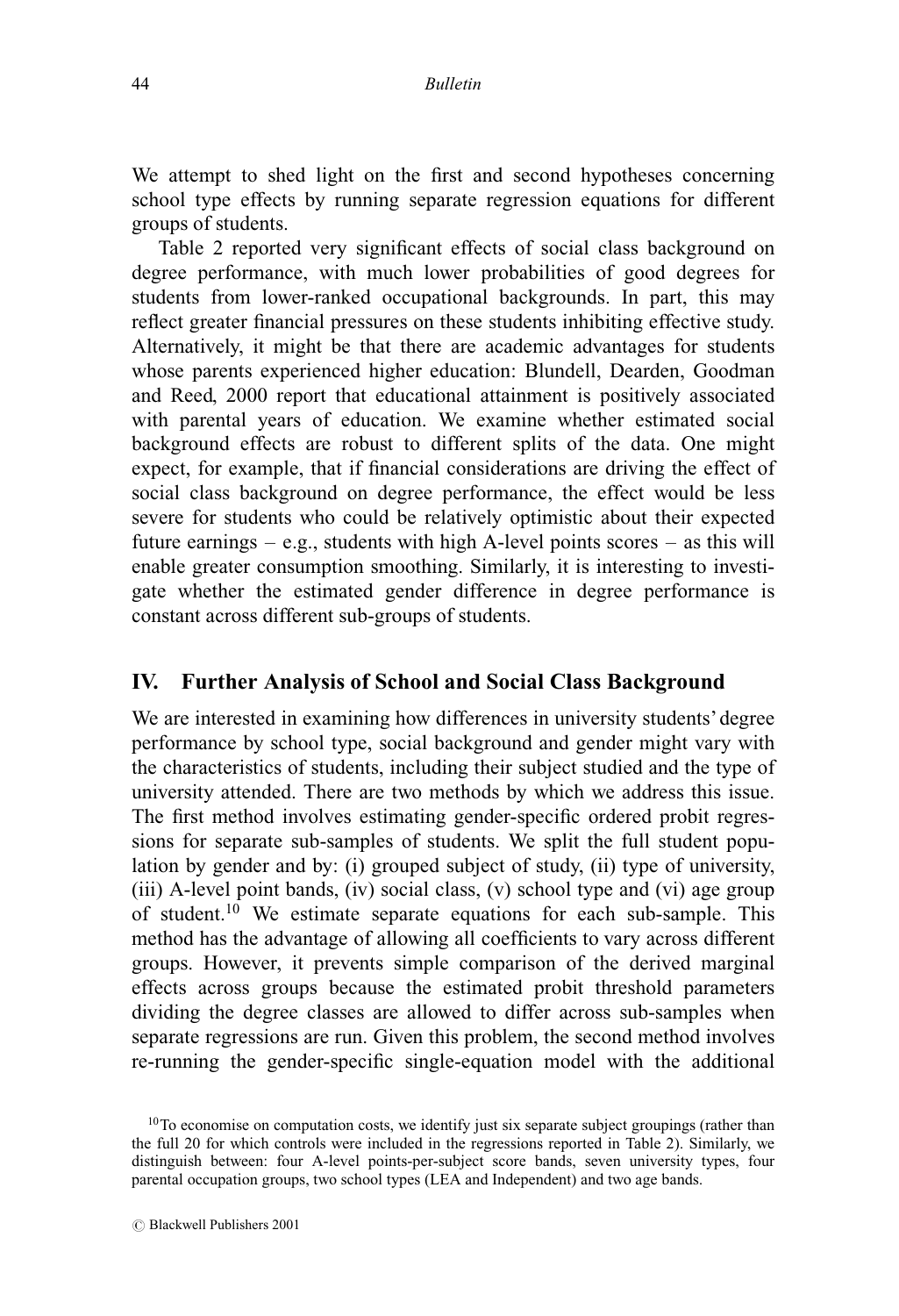inclusion of interaction variables, allowing the coefficients on school type and social class background to vary across different groups.

## (i) Regressions for different groups

Tables 3 and 4 report the effects of school and social class background on degree performance estimated from separate gender-specific regressions for particular sub-samples of the graduate cohort. The tables also report the results of a decomposition analysis of the gender difference in the predicted probability of a good degree. In both tables, the rows represent the subsamples on which the separate regression analyses were conducted: the number of observations used for each of the sub-samples is also reported. In each table, the first row reproduces the corresponding results from Table 2. For example, row 1 of Table 3 (3a for females and 3b for males) corresponds to the last row of Table 2 in reporting the effects of attendance at an Independent school.

Table 3 shows the effect of having previously studied at an Independent school rather than at an LEA school. For females, the Independent school effect is negative in each of the separate subject group regressions and is statistically significant at 1 percent in four of the six cases. For males, the effect is negative and significant in five of the six cases. Similarly, the significant negative effect of an Independent school is seen to be a feature over most university types for both men and women. The same is true over all A-level points bands and for all Social Class groups. Finally, the negative effect is significant for both age bands but, interestingly, better determined for younger graduates, consistent with the second hypothesis described in Section III(i).

The final column of Table 3a shows the predicted probability of a good degree for females and how this varies across the different sub-samples. Column 4 of Table 3b shows the equivalent probability for males and column 5 reports the difference between the female and male probabilities. There is some variation across different sub-samples of students but the difference is always positive (implying a better average performance by females) with the single exception of Oxbridge: where men are about 6 percentage points more likely than women to obtain a good degree. It is interesting to note that even in the typically male-dominated science subjects, women on average are much more likely to obtain a good degree. The last two columns in Table 3b decompose this total gender gap into that part explained by differences in observed characteristics and that due to unobserved differences. As noted above, only about 3 percent of the overall gender performance gap is explained by differences in observed characteristics across the full population. The results for the different sub-samples show that in each and every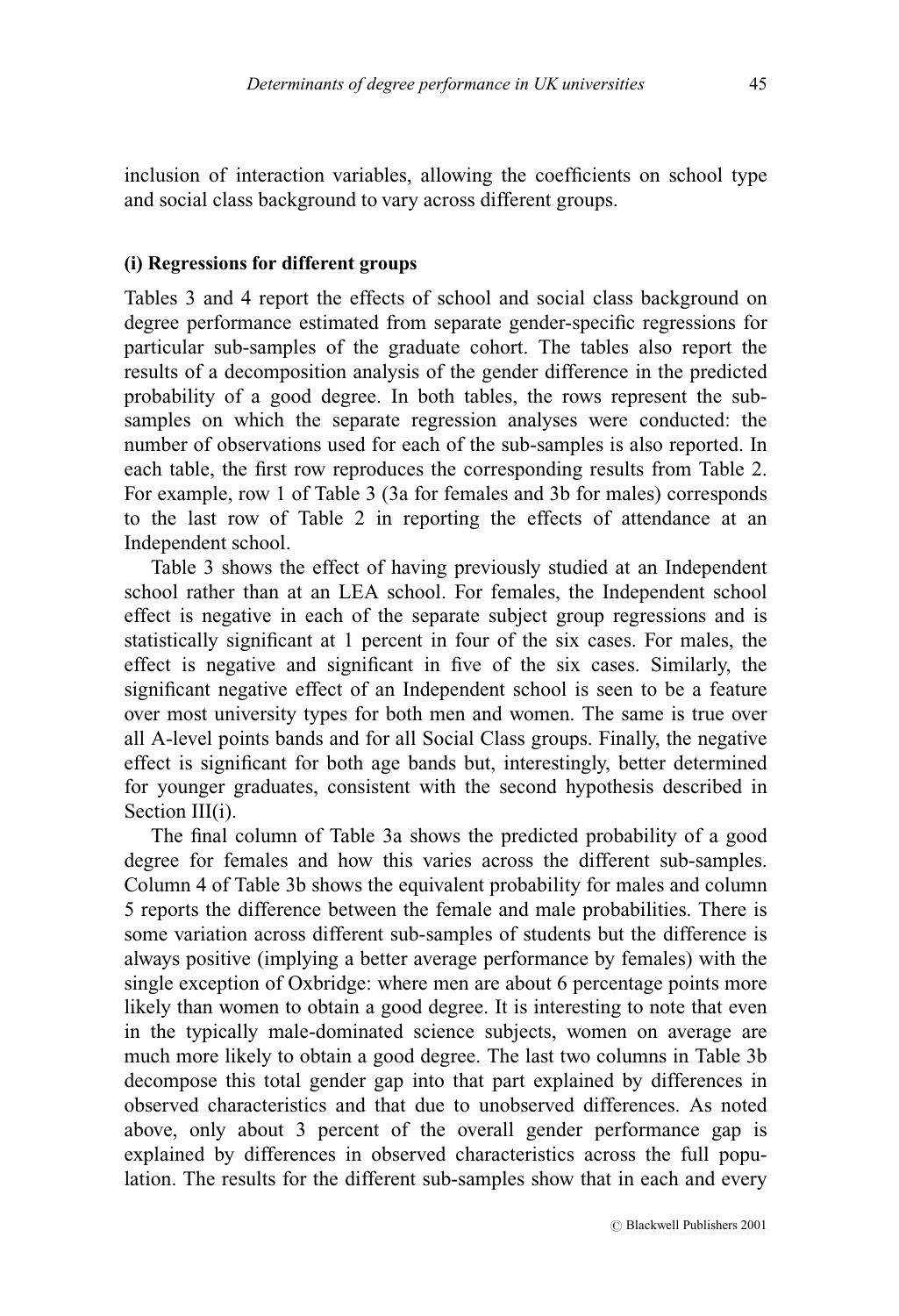| I<br>۰, | ٠<br>v.<br>٠ |
|---------|--------------|
|         | I<br>I<br>۰, |

|                       |                  |                          |                 | Predict |
|-----------------------|------------------|--------------------------|-----------------|---------|
| Sub-samples           | $\boldsymbol{n}$ | Coeff                    | ME 'Good' Prob. |         |
| All                   | 42212            | $-0.215***$              | $-8.6$          | 51.0    |
|                       | Degree subject   |                          |                 |         |
| Medical related       | 2175             | $-0.161$                 | $-6.4$          | 59.6    |
| $C + F + G^{\dagger}$ | 9598             | $-0.238***$              | $-9.5$          | 50.2    |
| $H+J+K$               | 2088             | $-0.025$                 | $-1.0$          | 41.4    |
| $L + M + N$           | 11420            | $-0.299***$              | $-11.9$         | 55.7    |
| Economics             | 1409             | $-0.753***$              | $-29.3$         | 55.1    |
| $Q + R + T + V$       | 11614            | $-0.218***$              | $-8.6$          | 58.6    |
|                       | University type  |                          |                 |         |
| Oxbridge              | 2410             | $-0.142$                 | $-4.8$          | 70.6    |
| Old civic             | 15079            | $-0.254***$              | $-10.1$         | 50.5    |
| New civic             | 7496             | $-0.331***$              | $-13.1$         | 53.0    |
| Ex CAT                | 4974             | $-0.229***$              | $-9.1$          | 46.6    |
| $1960s$ univ.         | 7677             | $-0.104$                 | $-4.2$          | 50.3    |
| Other Scottish        | 3308             | 0.080                    | 3.2             | 45.0    |
| Other Welsh           | 1268             | $-0.327*$                | $-12.7$         | 36.9    |
|                       |                  | Academic background      |                 |         |
| A-level bands         |                  |                          |                 |         |
| $8.5+$                | 7468             | $-0.200***$              | $-6.4$          | 78.6    |
| $7.5 - < 8.5$         | 4917             | $-0.325***$              | $-12.1$         | 67.3    |
| $5.5 - 7.5$           | 12436            | $-0.235***$              | $-9.4$          | 52.1    |
| $0 - 5.5$             | 6620             | $-0.119*$                | $-4.5$          | 32.3    |
| LEA school            | 8613             |                          |                 | 55.8    |
| Independent sch       | 15635            |                          |                 | 51.4    |
|                       |                  | Personal characteristics |                 |         |
| SC <sub>I</sub>       | 6808             | $-0.210***$              | $-8.0$          | 60.9    |
| <b>SC II/IIINM</b>    | 20175            | $-0.263***$              | $-10.2$         | 58.1    |
| <b>SC IIIM/IV/V</b>   | 6963             | $-0.419***$              | $-16.0$         | 45.1    |
| Unemployed            | 6777             | $0.225*$                 | 8.3             | 26.8    |
| Age < 24              | 33331            | $-0.223***$              | $-8.9$          | 54.2    |
| Age > 24              | 8881             | $-0.136*$                | $-5.3$          | 39.5    |
|                       |                  |                          |                 |         |

TABLE 3a Estimated coefficients, marginal effects and predicted 'good degree' probabilities for Independent relative to LEA school attendance: separate sub-samples (FEMALES)

case the overwhelming part of the gender gap is attributable to differences in observed characteristics. For a small number of groups (for example, in Medical-related and in science degrees), women perform better than men despite having *poorer* characteristics, in terms of degree performance.

Table 4 reports how the social class gradient observed in Table 2 varies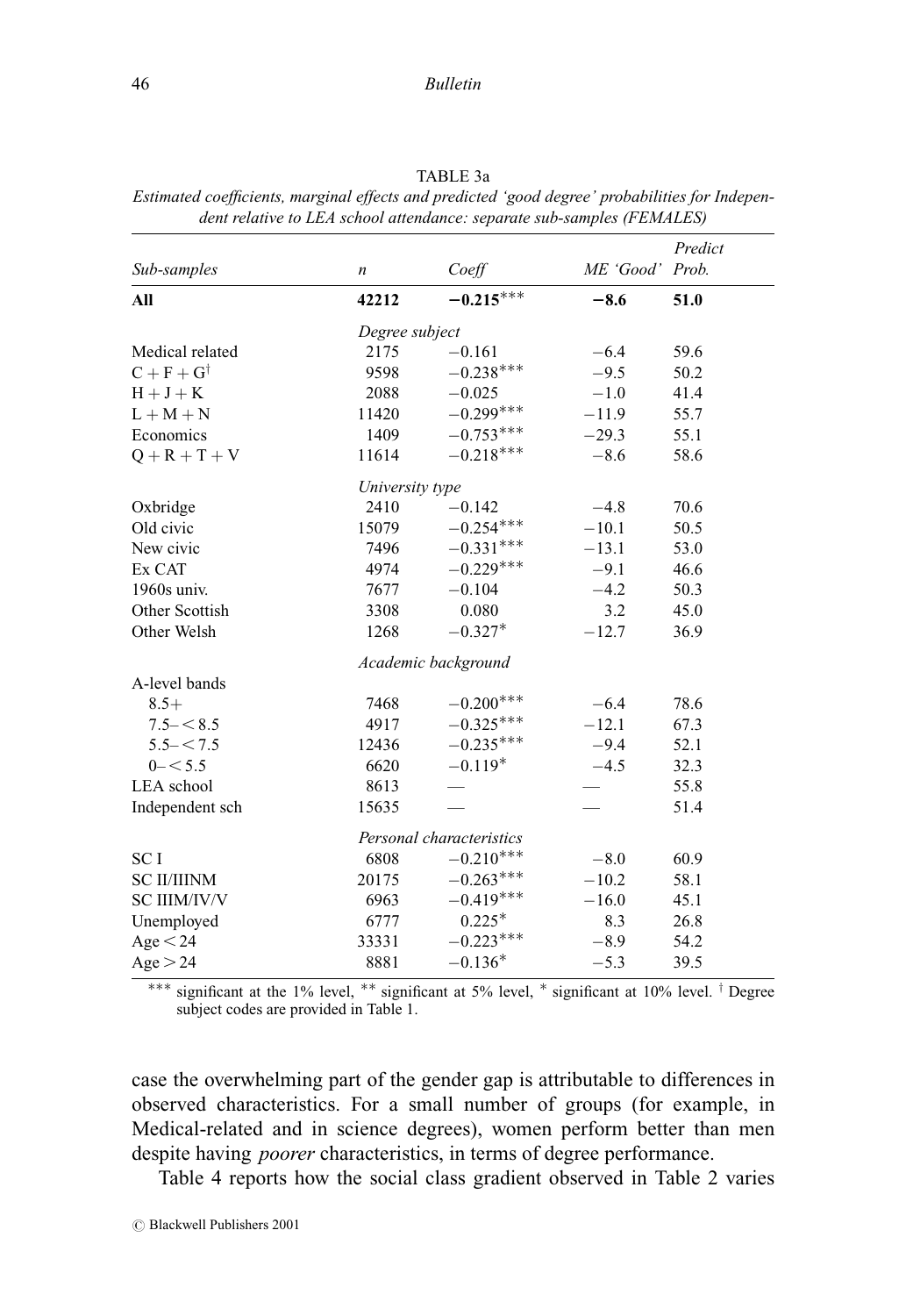| TABLE 3b |  |  |
|----------|--|--|
|----------|--|--|

Estimated coefficients, marginal effects, predicted 'good degree' probabilities and gender differences for Independent relative to LEA school attendance: separate sub-samples (MALES)

|                       |                  |                          | МE      | Predict | <b>Total</b> | Diff    | Diff   |
|-----------------------|------------------|--------------------------|---------|---------|--------------|---------|--------|
| Sub-samples           | $\boldsymbol{n}$ | Coeff                    | 'Good'  | Prob    | Diff         | Charact | Coeff  |
| All                   | 52273            | $-0.218***$              | $-8.5$  | 43.7    | 7.3          | 0.2     | 7.1    |
|                       | Degree subject   |                          |         |         |              |         |        |
| Medical related       | 1035             | 0.023                    | 0.9     | 44.5    | 15.1         | $-0.9$  | 16.0   |
| $C + F + G^{\dagger}$ | 15536            | $-0.143***$              | $-5.5$  | 40.7    | 9.5          | $-0.4$  | 9.8    |
| $H+J+K$               | 12024            | $-0.269***$              | 9.8     | 36.6    | 4.8          | 0.1     | 4.7    |
| $L+M+N$               | 12548            | $-0.268***$              | $-10.6$ | 48.3    | 7.4          | 0.3     | 7.1    |
| Economics             | 3122             | $-0.217**$               | $-8.6$  | 47.2    | 8.0          | 1.0     | 7.0    |
| $Q + R + T + V$       | 7445             | $-0.323***$              | $-12.6$ | 57.8    | 0.8          | 0.5     | 0.3    |
|                       | University type  |                          |         |         |              |         |        |
| Oxbridge              | 3500             | $-0.156$                 | $-4.8$  | 76.8    | $-6.1$       | $-1.0$  | $-5.1$ |
| Old civic             | 18358            | $-0.279***$              | $-10.8$ | 42.2    | 8.3          | 0.4     | 7.9    |
| New civic             | 8538             | $-0.211***$              | $-8.2$  | 42.2    | 10.8         | 0.9     | 9.9    |
| Ex CAT                | 9120             | $-0.163**$               | $-6.0$  | 37.2    | 9.4          | $-0.1$  | 9.6    |
| 1960s univ.           | 7808             | $-0.139**$               | $-5.4$  | 41.5    | 8.7          | 0.6     | 8.1    |
| Other Scottish        | 3644             | $-0.462***$              | $-17.3$ | 41.3    | 3.6          | 0.5     | 3.1    |
| Other Welsh           | 1305             | $-0.162$                 | 6.0     | 33.7    | 3.2          | $-2.0$  | 5.2    |
|                       |                  | Academic background      |         |         |              |         |        |
| A-level bands         |                  |                          |         |         |              |         |        |
| $8.5+$                | 10464            | $-0.149***$              | $-5.1$  | 71.3    | 7.3          | 1.1     | 6.3    |
| $7.5 - < 8.5$         | 5637             | $-0.260***$              | $-10.3$ | 53.9    | 13.4         | 1.9     | 11.5   |
| $5.5 - 7.5$           | 13958            | $-0.237***$              | $-9.1$  | 40.8    | 11.4         | 1.4     | 10.0   |
| $0 - 5.5$             | 8589             | $-0.155***$              | $-5.0$  | 26.7    | 5.6          | 0.2     | 5.3    |
| LEA school            | 11929            |                          |         | 47.8    | 7.9          | 0.5     | 7.4    |
| Independent sch       | 18027            |                          |         | 44.1    | 7.3          | 0.2     | 7.1    |
|                       |                  | Personal characteristics |         |         |              |         |        |
| SC I                  | 8381             | $-0.249***$              | $-10.0$ | 52.7    | 8.3          | 0.6     | 7.6    |
| $SCII + IIIMN$        | 24471            | $-0.187***$              | $-7.4$  | 50.2    | 8.0          | 0.5     | 7.4    |
| $SCIIIM + IV + V$     | 9810             | $-0.405***$              | $-14.6$ | 38.8    | 6.3          | 0.4     | 5.9    |
| Unemployed            | 7674             | $-0.098$                 | $-2.9$  | 23.5    | 3.3          | $-0.5$  | 3.8    |
| Age < 24              | 40519            | $-0.216***$              | $-8.5$  | 46.1    | 8.1          | 0.7     | 7.4    |
| Age $\geq 24$         | 11754            | $-0.170**$               | $-6.1$  | 34.8    | 4.8          | $-1.5$  | 6.3    |

across the different sub-samples. The table reports the results only for students from Social Class I, Social Class IIIM and from unemployed backgrounds - relative to the omitted case of Social Class II. Whereas the estimated effect of Social Class I was positive and highly significant in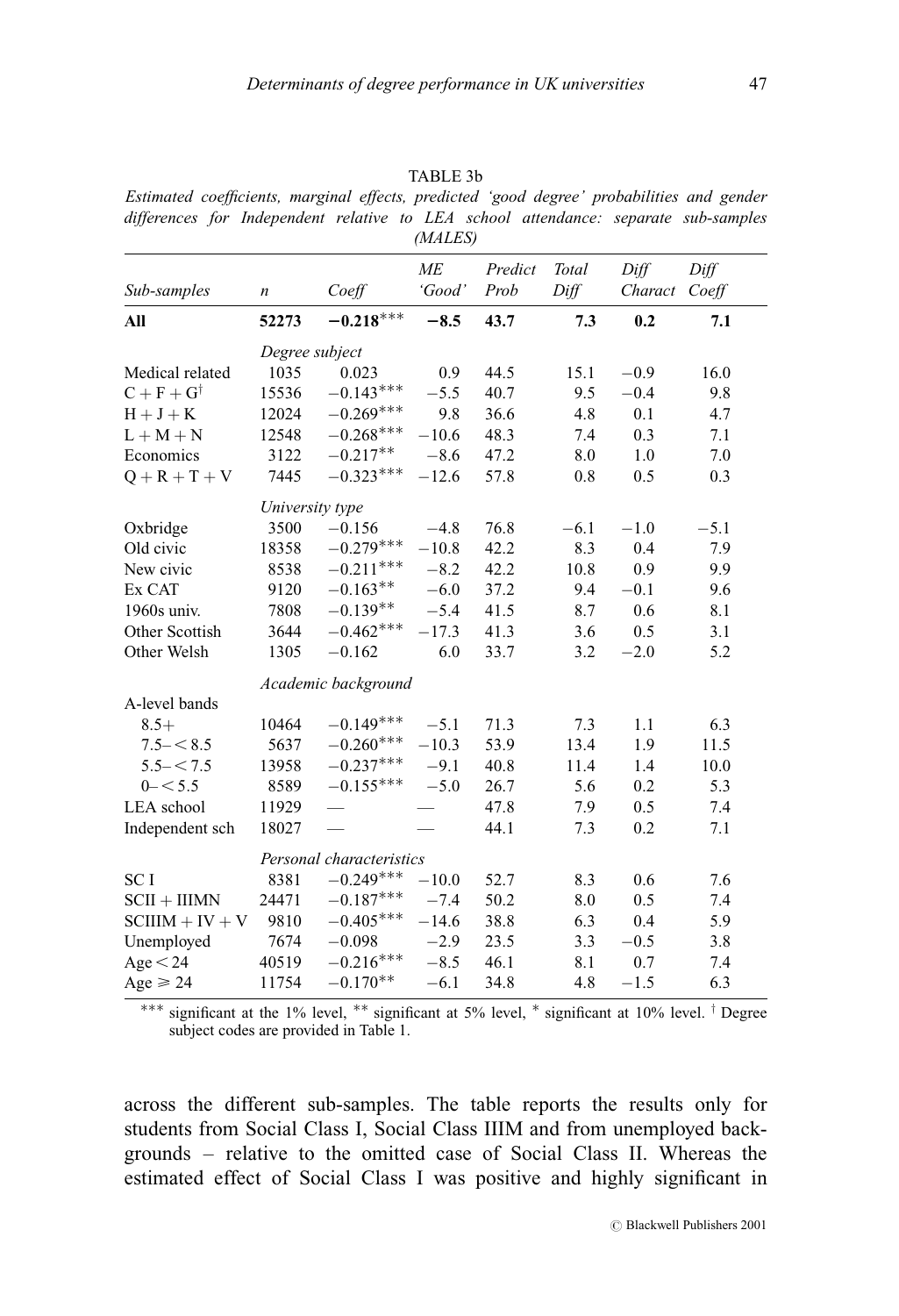|                              | SCI                      |              | <b>SC IIIM</b> |              | Unemployed  |              |  |
|------------------------------|--------------------------|--------------|----------------|--------------|-------------|--------------|--|
| Sub-samples                  | Coeff                    | МE<br>'Good' | Coeff          | МE<br>'Good' | Coeff       | МE<br>'Good' |  |
| All                          | $0.045***$               | 1.7          | $-0.434***$    | $-17.1$      | $-0.926***$ | $-35.2$      |  |
|                              | Degree subject           |              |                |              |             |              |  |
| Medical related <sup>†</sup> | 0.023                    | 0.8          | $-0.317***$    | $-12.2$      | $-1.067***$ | $-40.4$      |  |
| $C + F + G$                  | 0.013                    | 0.5          | $-0.374***$    | $-14.8$      | $-1.005***$ | $-37.6$      |  |
| $H+J+K$                      | 0.086                    | 3.4          | $-0.416***$    | $-16.1$      | $-0.986***$ | $-33.6$      |  |
| $L+M+N$                      | $0.070**$                | 2.6          | $-0.419***$    | $-16.4$      | $-0.935***$ | $-35.7$      |  |
| Economics                    | 0.064                    | 2.5          | $-0.423***$    | $-16.8$      | $-0.865***$ | $-32.9$      |  |
| $Q + R + T + V$              | $0.056*$                 | 2.1          | $-0.531***$    | $-20.8$      | $-0.948***$ | $-36.4$      |  |
|                              | University type          |              |                |              |             |              |  |
| Oxbridge                     | 0.090                    | 2.9          | $-0.485***$    | $-17.8$      | $-0.916***$ | $-34.8$      |  |
| Old civic                    | 0.023                    | 0.9          | $-0.484***$    | $-19.1$      | $-0.943***$ | $-35.6$      |  |
| New civic                    | 0.049                    | 1.8          | $-0.445***$    | $-17.5$      | $-1.007***$ | $-38.0$      |  |
| Ex CAT                       | $0.133***$               | 5.1          | $-0.435***$    | $-17.2$      | $-0.987***$ | $-36.6$      |  |
| $1960s$ univ.                | $-0.006$                 | $-0.2$       | $-0.448***$    | $-17.5$      | $-0.983***$ | $-37.5$      |  |
| Other Scottish               | 0.060                    | 2.4          | $-0.321***$    | $-12.7$      | $-0.706***$ | $-26.9$      |  |
| Other Welsh                  | 0.121                    | 4.8          | $-0.404***$    | $-15.9$      | $-0.851***$ | $-31.0$      |  |
|                              | Academic background      |              |                |              |             |              |  |
| A-level bands                |                          |              |                |              |             |              |  |
| $8.5+$                       | $-0.017$                 | $-0.5$       | $-0.516***$    | $-17.2$      | $-1.282***$ | $-47.0$      |  |
| $7.5 - < 8.5$                | 0.051                    | 1.7          | $-0.573***$    | $-21.6$      | $-1.517***$ | $-54.6$      |  |
| $5.5 - 7.5$                  | 0.019                    | 0.7          | $-0.404***$    | $-16.0$      | $-1.143***$ | $-41.3$      |  |
| $0 - 5.5$                    | 0.066                    | 2.6          | $-0.394***$    | $-14.8$      | $-0.879***$ | $-29.2$      |  |
| LEA school                   | $0.022***$               | 0.9          | $-0.717***$    | $-27.9$      | $-1.028***$ | $-38.3$      |  |
| Independent sch              | $0.032***$               | 1.2          | $-0.383***$    | $-15.1$      | $-1.067***$ | $-39.7$      |  |
|                              | Personal characteristics |              |                |              |             |              |  |
| Age < 24                     | $0.041**$                | 1.5          | $-0.464***$    | $-18.2$      | $-1.422***$ | $-49.4$      |  |
| Age $\geq 24$                | 0.038                    | 1.5          | $-0.283***$    | $-11.1$      | $0.000***$  | $-50.1$      |  |
|                              |                          |              |                |              |             |              |  |

TABLE 4a Estimated coefficients and marginal effects for difference social class groups: separate subsamples (FEMALES)

Table 2, this result is not robust across all sub-samples. In contrast, a welldetermined negative effect of having a Social Class IIIM family background rather than a Social Class II background characterises every different split of the data that we have examined: the finding is remarkably robust. The same is true for students reporting unemployment as their occupational background. That the effect of parental occupation background reveals a jump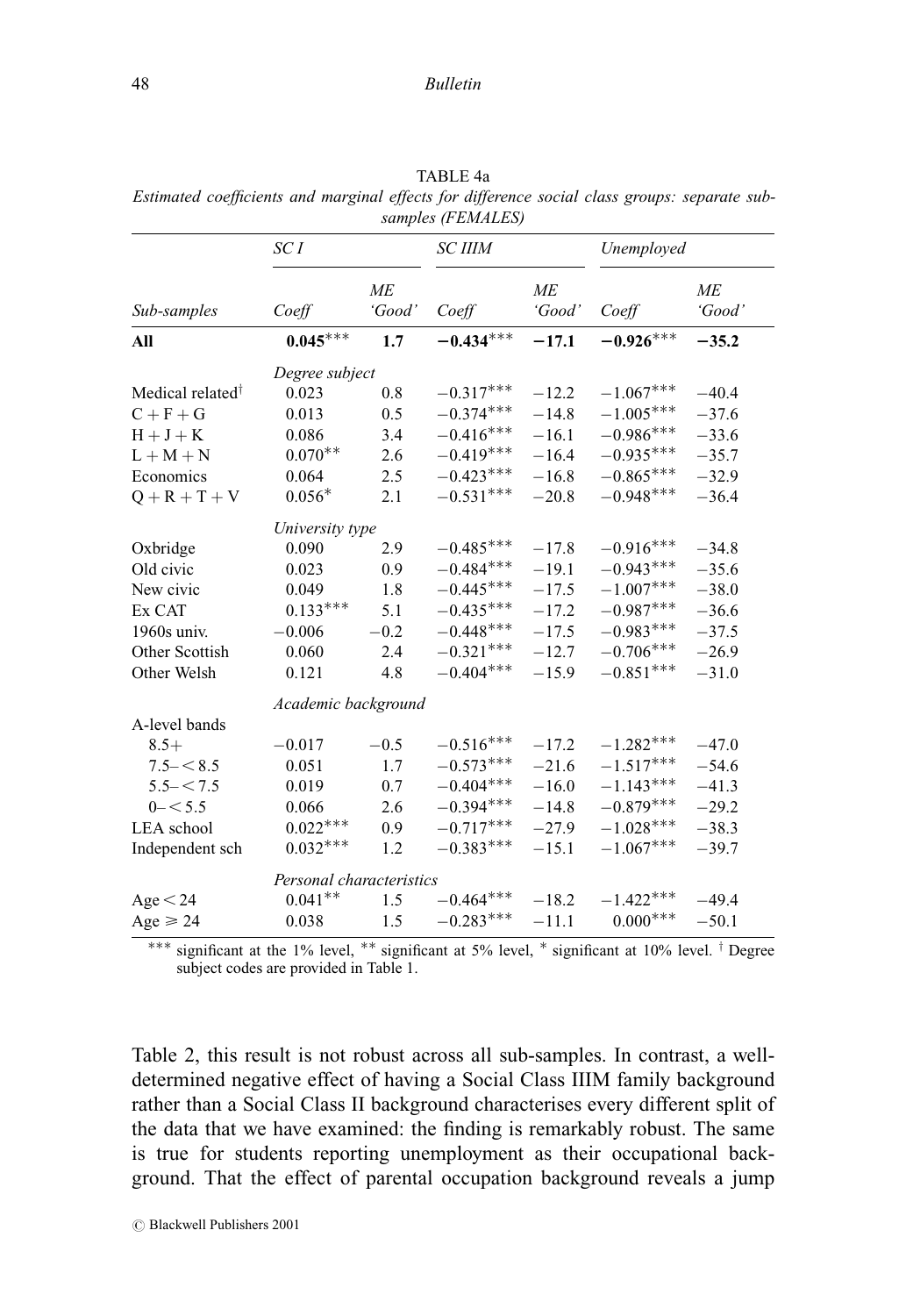|                                    | SCI                      |                     | <b>SC IIIM</b> |                     | Unemployed  |                     |  |
|------------------------------------|--------------------------|---------------------|----------------|---------------------|-------------|---------------------|--|
| Sub-samples                        | Coeff                    | <b>ME</b><br>'Good' | Coeff          | <b>ME</b><br>'Good' | Coeff       | <b>ME</b><br>'Good' |  |
| All                                | $0.047***$               | 1.9                 | $-0.308***$    | $-12.2$             | $-0.855***$ | $-30.7$             |  |
|                                    | Degree subject           |                     |                |                     |             |                     |  |
| Medical related                    | 0.038                    | 1.5                 | $-0.266**$     | $-10.5$             | $-0.862***$ | $-30.7$             |  |
| $C + F + G^{\dagger}$              | $0.076***$               | 3.0                 | $-0.289***$    | $-11.3$             | $-0.952***$ | $-32.0$             |  |
| $H+J+K$                            | $0.063**$                | 2.5                 | $-0.239***$    | $-9.2$              | $-0.854***$ | $-28.1$             |  |
| $\mathbf{L}+\mathbf{M}+\mathbf{N}$ | 0.020                    | 0.8                 | $-0.358***$    | $-14.2$             | $-0.794***$ | $-29.8$             |  |
| Economics                          | 0.007                    | 0.3                 | $-0.281***$    | $-11.1$             | $-0.821***$ | $-30.2$             |  |
| $Q + R + T + V$                    | 0.030                    | 1.1                 | $-0.450***$    | $-17.6$             | $-0.829***$ | $-32.2$             |  |
|                                    | University type          |                     |                |                     |             |                     |  |
| Oxbridge                           | $0.135***$               | 3.7                 | $-0.548***$    | $-18.9$             | $-0.774***$ | $-27.8$             |  |
| Old civic                          | $0.056**$                | 2.2                 | $-0.277***$    | $-10.9$             | $-0.818***$ | $-28.9$             |  |
| New civic                          | 0.003                    | 0.1                 | $-0.379***$    | $-14.8$             | $-1.119***$ | $-37.2$             |  |
| Ex CAT                             | 0.020                    | 0.8                 | $-0.325***$    | $-12.6$             | $-0.995***$ | $-32.8$             |  |
| $1960s$ univ.                      | $-0.042$                 | 1.7                 | $-0.230***$    | $-19.1$             | $-0.828***$ | $-29.8$             |  |
| Other Scottish                     | 0.082                    | 3.2                 | $-0.326***$    | $-12.5$             | $-0.508***$ | $-18.8$             |  |
| Other Welsh                        | $-0.093$                 | $-3.6$              | $-0.337***$    | $-12.4$             | $-0.697***$ | $-23.4$             |  |
|                                    | Academic background      |                     |                |                     |             |                     |  |
| A-level bands                      |                          |                     |                |                     |             |                     |  |
| $8.5+$                             | $-0.090***$              | 2.9                 | $-0.382***$    | $-13.8$             | $-0.909***$ | $-34.6$             |  |
| $7.5 - < 8.5$                      | $0.088**$                | 3.4                 | $-0.351***$    | $-13.9$             | $-0.956***$ | $-35.6$             |  |
| $5.5 - 7.5$                        | 0.017                    | 0.7                 | $-0.298***$    | $-11.5$             | $-1.116***$ | $-35.0$             |  |
| $0 - 5.5$                          | 0.053                    | 1.9                 | $-0.291***$    | $-9.6$              | $-0.899***$ | $-23.3$             |  |
| LEA school                         | $0.017***$               | 0.7                 | $-0.677***$    | $-25.6$             | $-1.001***$ | $-35.3$             |  |
| Independent sch                    | $0.068***$               | 2.7                 | $-0.265***$    | $-10.5$             | $-0.940***$ | $-32.8$             |  |
|                                    | Personal characteristics |                     |                |                     |             |                     |  |
| Age < 24                           | $0.052***$               | 2.1                 | $-0.358***$    | $-14.1$             | $-1.176***$ | $-39.4$             |  |
| Age $\geq 24$                      | $-0.015$                 | $-0.6$              | $-0.115***$    | $-4.4$              | $-0.362***$ | $-13.1$             |  |

TABLE 4b Estimated coefficients and marginal effects for difference social class groups: separate subsamples (MALES)

between manual and non-manual occupations suggests support for the hypothesis that there are educational advantages to students whose parents received longer formal education.

The results reported in Tables 3 and 4 address the issue of the robustness of the findings reported in Table 2 with regard to the estimated effects of school type, social background and gender. As noted above, comparison of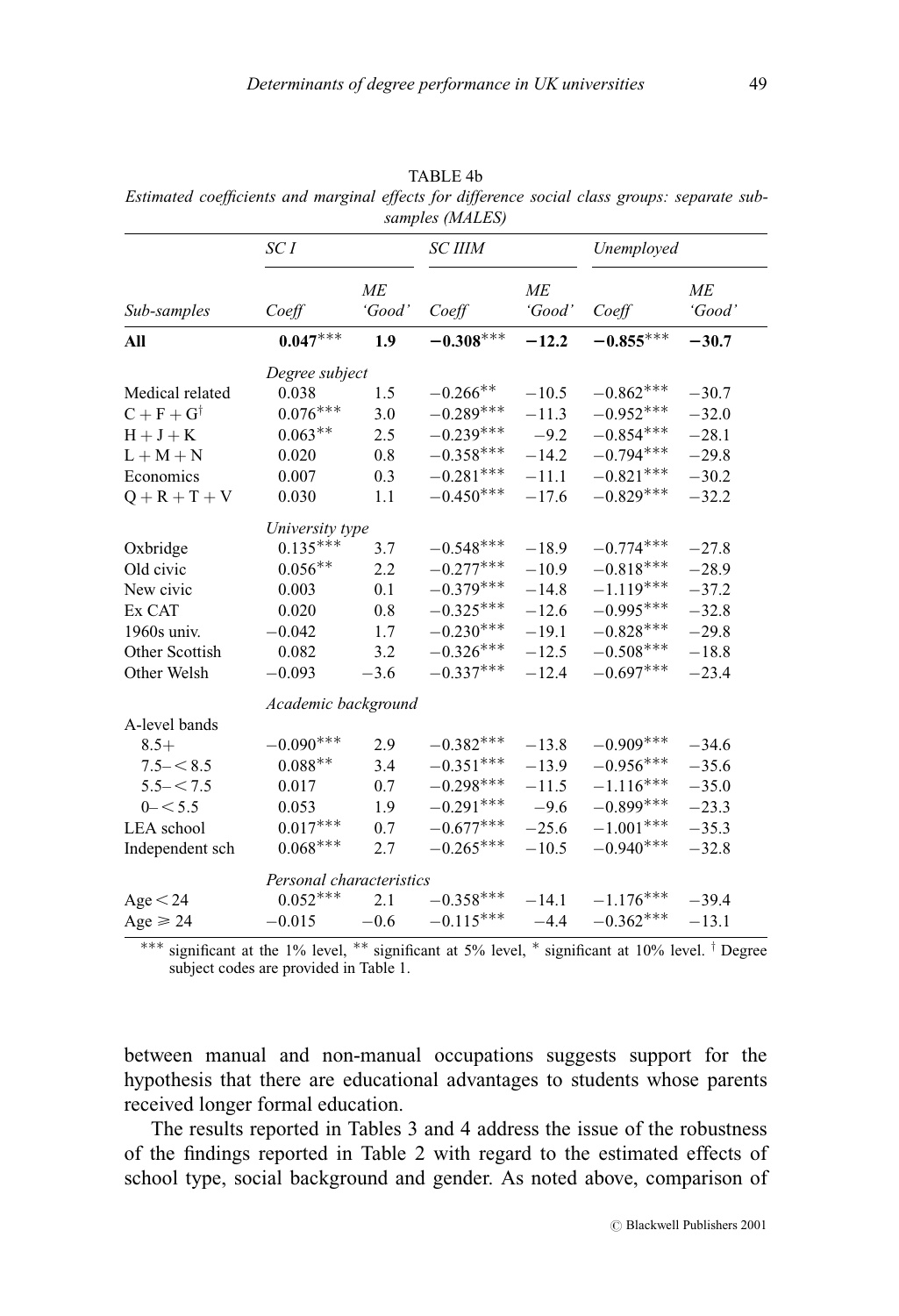the estimated marginal effects across the separate regressions is not valid. In order to analyze the quantitative differences in school, social background and gender effects, we re-estimate the ordered probit equations for all female and male students separately, but with the inclusion of interaction variables.

## (ii) Regressions with interactions

Table 5 reports results from an analysis of degree performance in which, in addition to the control variables used in the regression reported in Table 2, we included interactions between Independent school status and a series of other control variables. Table 5 reports the estimated coefficients and marginal effects for the interaction variables only.

The first row of Table 5 shows that on average across all female (male) students, attendance at an Independent school is associated with a reduction

| TADLE J                               |  |  |  |  |                                                                                            |  |  |  |  |  |
|---------------------------------------|--|--|--|--|--------------------------------------------------------------------------------------------|--|--|--|--|--|
|                                       |  |  |  |  | Estimated coefficients and marginal effects Independent school effects from ordered probit |  |  |  |  |  |
| regression with interaction variables |  |  |  |  |                                                                                            |  |  |  |  |  |

|                       | Females        |              |            | Males      |              |            |
|-----------------------|----------------|--------------|------------|------------|--------------|------------|
|                       | Coeff          | МE<br>'Good' | МE<br>Fail | Coeff      | МE<br>'Good' | МE<br>Fail |
| Average               |                | $-6.9$       | 2.8        |            | $-8.6$       | 4.7        |
|                       | Degree subject |              |            |            |              |            |
| Medical related       | $0.180**$      | $-2.2$       | 0.8        | 0.132      | $-4.8$       | 2.3        |
| Biological science    | $0.107*$       | $-5.0$       | 1.5        | $0.098*$   | $-6.1$       | 2.8        |
| Agriculture           | $0.187*$       | $-2.0$       | 0.9        | $-0.031$   | $-10.7$      | 6.7        |
| Physical science      | 0.055          | $-7.2$       | 2.8        | 0.069      | $-7.1$       | 3.8        |
| Math science          | $-0.131$       | $-14.3$      | 8.0        | 0.078      | $-6.5$       | 4.4        |
| Computing             | $-0.040$       | $-11.0$      | 5.3        | $0.192***$ | $-2.3$       | 1.3        |
| Engineering           | $-0.083$       | $-12.7$      | 5.7        | $-0.114**$ | $-14.1$      | 8.1        |
| Technology            | $-0.055$       | $-11.5$      | 4.5        | 0.168      | $-3.3$       | 1.8        |
| Architecture          | $0.300**$      | 2.5          | $-1.3$     | $-0.080$   | $-12.9$      | 7.1        |
| <b>Social Studies</b> |                | $-9.4$       | 3.7        |            | $-9.8$       | 5.4        |
| $Law + Politics$      | $0.102*$       | $-5.3$       | 2.2        | 0.071      | $-7.1$       | 3.7        |
| Business Admin.       | 0.080          | $-6.2$       | 2.5        | $0.144**$  | $-4.2$       | 2.3        |
| Communications        | 0.417          | 7.0          | $-2.1$     | 0.277      | 1.0          | $-0.5$     |
| $Lit + Classics$      | 0.053          | $-7.2$       | 2.6        | $-0.068$   | $-12.6$      | 6.2        |
| Modern Euro Lang      | 0.016          | $-8.6$       | 4.6        | $-0.008$   | $-10.0$      | 5.9        |
| Other Languages       | $0.260**$      | 0.9          | $-0.5$     | $-0.130$   | $-14.4$      | 9.2        |
| Humanities            | $0.128**$      | $-4.3$       | 1.5        | 0.071      | $-7.2$       | 3.2        |
| Creative              | $-0.029$       | $-10.5$      | 4.0        | $-0.088$   | $-13.5$      | 5.9        |
| Education             | $-0.039$       | $-10.9$      | 5.6        | 0.080      | $-6.6$       | 3.9        |
| Other subjects        | 0.123          | $-4.4$       | 2.4        | $0.172**$  | $-2.8$       | 2.2        |

TABLE 5

 $\odot$  Blackwell Publishers 2001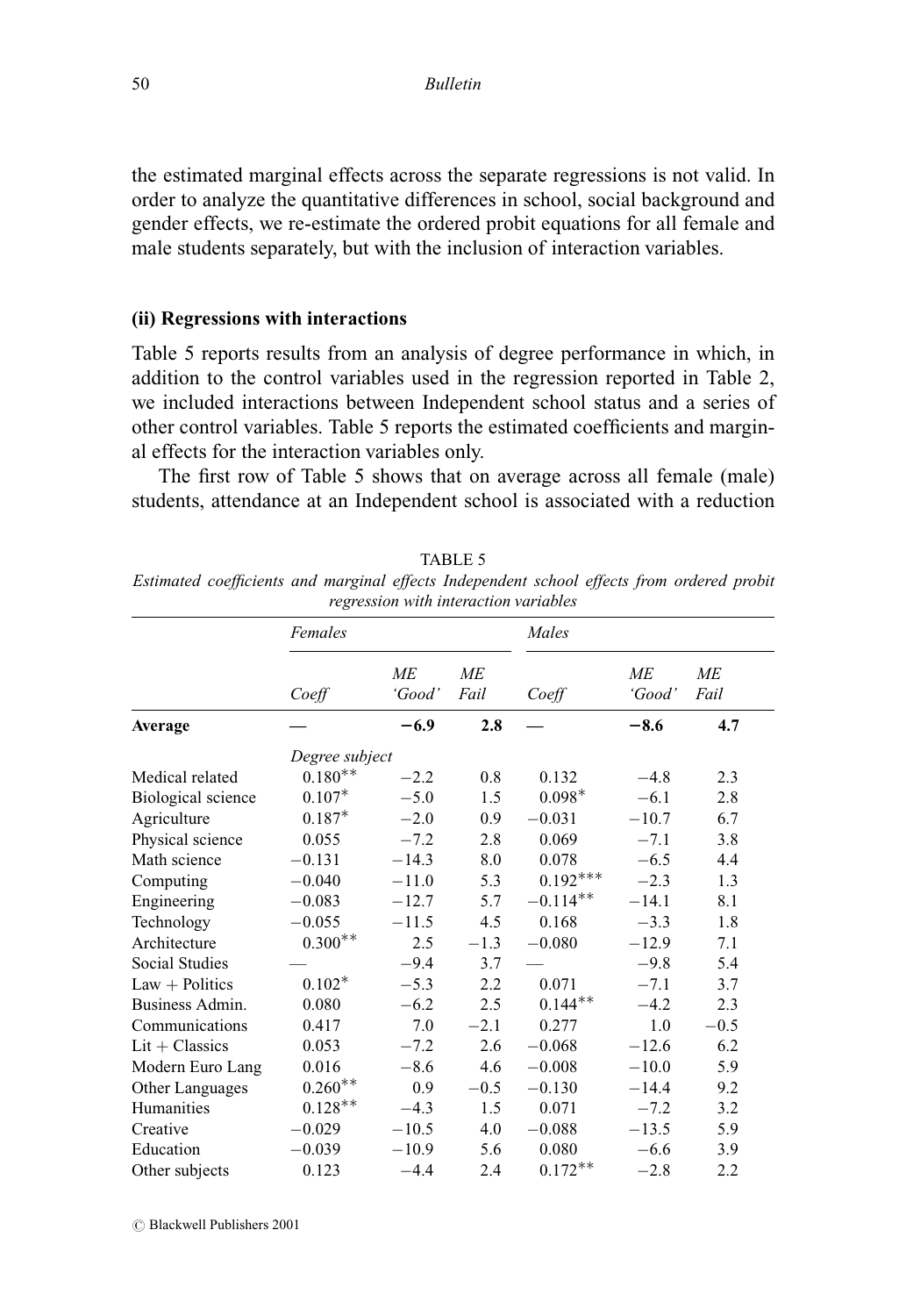|                            |                          |           | <b>TABLE 5</b> |             |         |        |
|----------------------------|--------------------------|-----------|----------------|-------------|---------|--------|
|                            |                          |           | (continued)    |             |         |        |
|                            | Females                  |           |                | Males       |         |        |
|                            |                          | <b>ME</b> | <b>ME</b>      |             | МE      | МE     |
|                            | Coeff                    | 'Good'    | Fail           | Coeff       | 'Good'  | Fail   |
|                            | University type          |           |                |             |         |        |
| Oxbridge                   | $-0.012$                 | $-8.6$    | 4.2            | $-0.152***$ | $-13.9$ | 3.8    |
| Old civic                  |                          | $-8.1$    | 3.2            |             | $-8.2$  | 4.9    |
| New civic                  | 0.026                    | $-7.1$    | 2.7            | 0.009       | $-8.0$  | 4.4    |
| Ex CAT                     | 0.056                    | $-5.9$    | 2.1            | $-0.025$    | $-9.2$  | 5.2    |
| 1960s univ.                | 0.085                    | $-4.7$    | 1.8            | 0.032       | $-7.1$  | 3.9    |
| Other Scottish             | 0.045                    | $-6.3$    | 2.2            | $-0.030$    | $-9.6$  | 4.9    |
| Other Welsh                | 0.042                    | $-6.4$    | 2.2            | $0.151*$    | $-2.5$  | 1.2    |
|                            | Academic background      |           |                |             |         |        |
| A-level 10pts <sup>†</sup> | $-0.147*$                | $-3.2$    | 0.6            | $-0.084$    | $-4.3$  | 1.0    |
| A-level 8pts               | $-0.307***$              | $-9.8$    | 2.8            | $-0.263***$ | $-11.8$ | 4.4    |
| A-level 6pts               | $-0.367***$              | $-12.6$   | 5.0            | $-0.318***$ | $-13.7$ | 7.2    |
| A-level 4pts               | $-0.345***$              | $-11.6$   | 6.0            | $-0.296***$ | $-12.1$ | 8.5    |
|                            | Personal characteristics |           |                |             |         |        |
| <b>SCI</b>                 | $-0.030$                 | $-5.1$    | 1.4            | $-0.032$    | $-5.6$  | 2.2    |
| <b>SCII</b>                |                          | $-4.0$    | 1.2            |             | $-4.3$  | 1.7    |
| <b>SC IIINM</b>            | $-0.019$                 | $-4.9$    | 1.6            | $-0.084**$  | $-7.6$  | 3.3    |
| <b>SC IIIM</b>             | $-0.259***$              | $-14.1$   | 8.2            | $-0.383***$ | $-17.7$ | 13.0   |
| <b>SCIV</b>                | $-0.415***$              | $-19.6$   | 12.7           | $-0.314***$ | $-15.4$ | 11.0   |
| <b>SCV</b>                 | $-0.585**$               | $-21.9$   | 22.1           | $-1.136***$ | $-33.9$ | 42.0   |
| Unemployed                 | $-0.073$                 | $-5.7$    | 5.8            | $-0.133**$  | $-6.5$  | 8.7    |
| Age < 24                   |                          | $-6.8$    | 3.0            |             | $-7.8$  | 4.3    |
| Age 24-27                  | $-0.154***$              | $-12.9$   | 5.2            | $-0.133***$ | $-12.9$ | 7.1    |
| Age 28-33                  | $-0.067$                 | $-9.2$    | 2.9            | $-0.181**$  | $-15.0$ | 7.4    |
| Age $34+$                  | $0.260**$                | 3.0       | $-0.6$         | $-0.213*$   | 0.5     | $-0.2$ |

\*\*\* significant at the 1% level, \*\* significant at 5% level, \* significant at 10% level.  $\dagger$  A-level points score corresponds to A-level bands shown in Tables 1, 3 and 4.

in the probability of a good degree of about 6.9 (8.6) percentage points.<sup>11</sup> The estimated coefficients in Table 5 show substantial variation in the Independent school effect across subject studied. For example, relative to female students studying Social Studies, the negative Independent school effect is significantly weaker among students of Medical-related, Architecture, Other Languages and Humanities courses due to the significantly positive estimated coefficients on these interaction dummy variables, relative to a Social Studies degree. For male students, the negative Independent school

 $11$ These numbers differ slightly from the corresponding figures quoted in Table 2 as the specification of the equation has changed with the inclusion of interaction variables.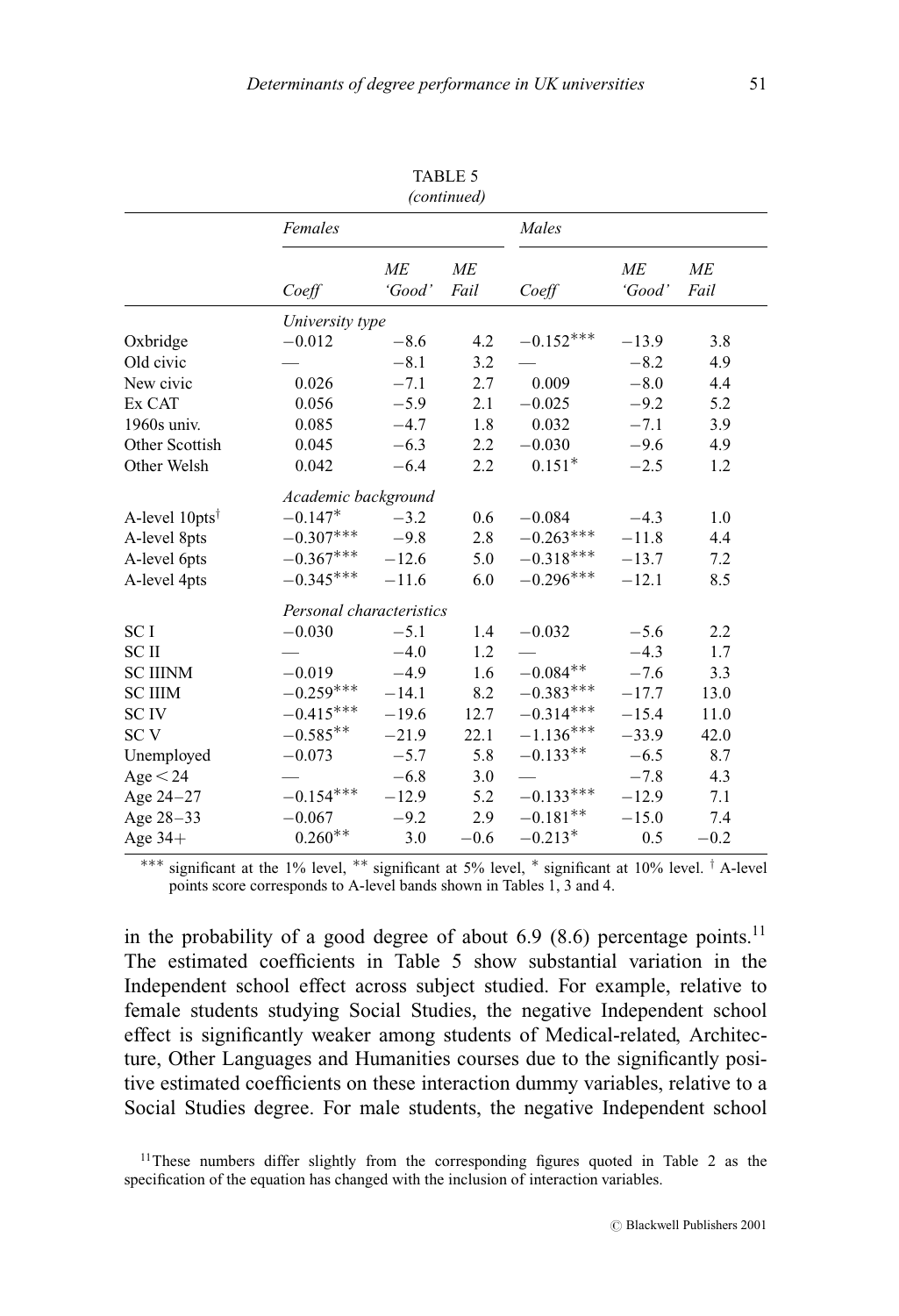effect is particularly strong for Engineering students. The marginal effects show that for female students studying Social Studies, the probability of obtaining a good degree is 9.4 percentage points lower for Independent relative to LEA-educated students, whereas it is 2.2 percentage points for female students on a Medical-related course.

The table shows that there is little variation in the Independent school effect across university types. The exception is the case of male students at Oxbridge, where the negative effect associated with having attended an Independent school rather than an LEA school is particularly strong. The result is consistent with the idea that Oxbridge colleges are more discriminating over ability when recruiting students from the state sector than from the private sector, compared to other universities. We note, however, that this result is not consistent with the finding reported in Table 3b regarding the effect of an Independent school background when estimated separately on the sample of Oxbridge male students. Under the separate regression approach reported in Table 3b, the estimated effect of attendance at an Independent school rather than at an LEA is negative but not statistically significant. In contrast, the effect is significant at most of the other university types. Thus, the two approaches  $-\theta$  the separate regression and the regressions with interactions  $-\text{ give inconsistent results for the estimated effect of school}$ type for male students at Oxbridge. This is the only case in which the two methods generate ambiguous results. One explanation for this may be the fact that the size of the Oxbridge sample is smaller than that for each of the other university types associated with significant estimated effects for Independent schools, as reported in Table 3b. The relatively small sample size reduces the precision in the estimated effect. A second explanation would be that the parameter restrictions imposed in the (only partially) interacted model may not be valid in the case of male students at Oxbridge.

Table 5 shows that there are clear differences in the magnitude of the Independent school effect associated with different A-level points bands of students. The adverse effect of having studied at an Independent school, ceteris paribus, is small and not strongly significant for students with high Alevel points scores, whereas it is large and significant for lower A-level points. This is consistent with the first hypothesis described in Section III(i). It is similarly striking that the Independent school effect on degree performance is statistically significant mostly for students from lower occupationallyranked social class backgrounds. Finally, we observe that there is no clear pattern in the relationship between the Independent school effect and age, but that, as predicted in the earlier discussion, the effect is *positive* for students aged 34 or more at graduation.

Table 6 (6a for females and 6b for males) reports results from an analysis of degree performance with the inclusion of interactions between social class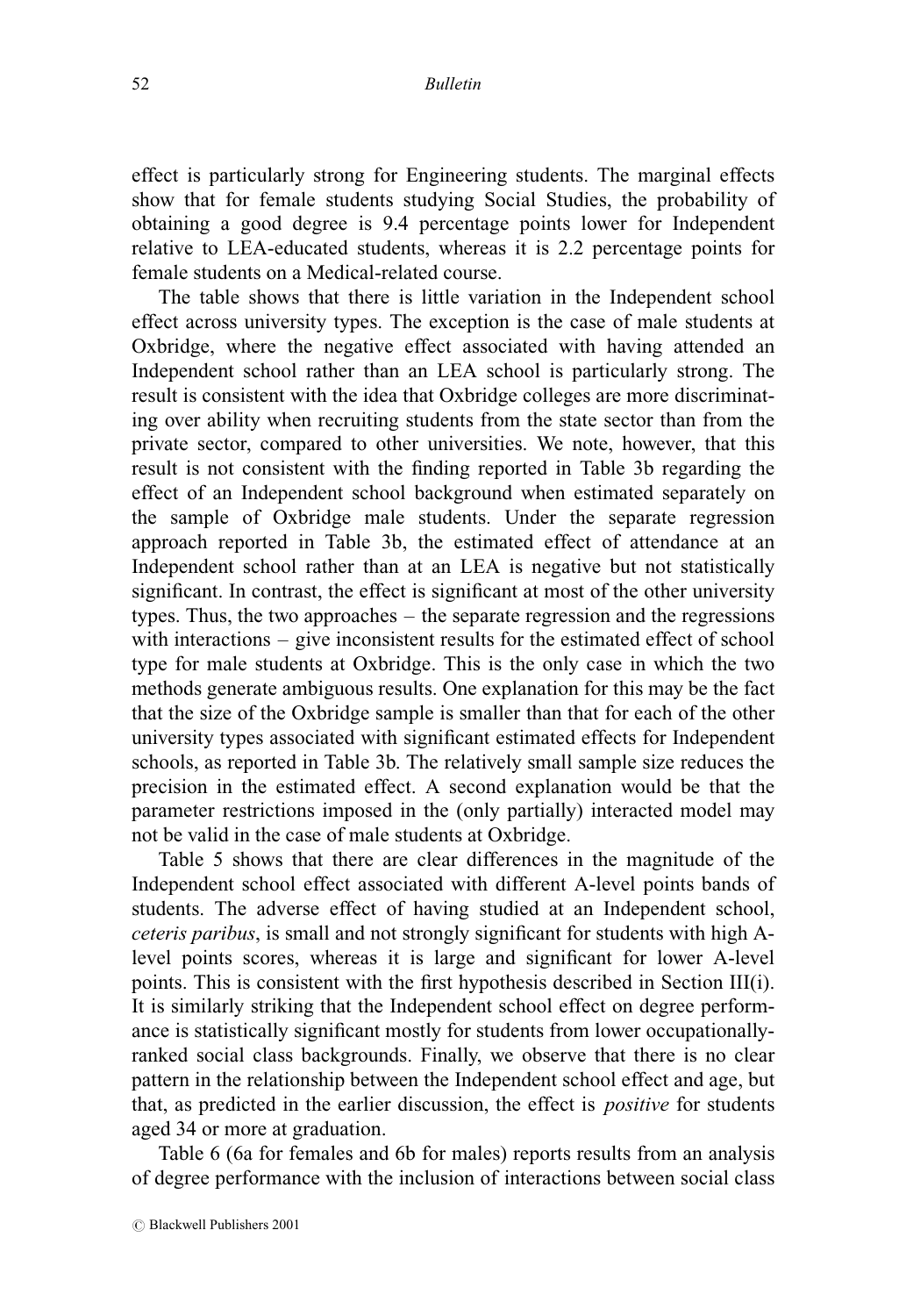|                           | SCI            |                    |                  | <b>SC IIIM</b> |                    |                  | Unemployed  |                    |                    |
|---------------------------|----------------|--------------------|------------------|----------------|--------------------|------------------|-------------|--------------------|--------------------|
|                           | Coeff          | $\it ME$<br>'Good' | $\it ME$<br>Fail | Coeff          | $\it ME$<br>'Good' | $\it ME$<br>Fail | Coeff       | $\it ME$<br>'Good' | $\it ME$<br>Fail   |
| Average                   |                | 2.8                | $-0.8$           |                | $-18.2$            | 7.4              |             | $-39.1$            | 24.6               |
|                           | Degree subject |                    |                  |                |                    |                  |             |                    |                    |
| Medical related           | $-0.051$       | 3.0                | $-0.8$           | 0.079          | $-14.1$            | 5.2              | $-0.090$    | $-41.1$            | 26.2               |
| <b>Biological science</b> | $-0.013$       | 4.1                | $-0.9$           | 0.013          | $-16.3$            | 5.1              | 0.017       | $-44.2$            | 24.1               |
| Agriculture               | $-0.178$       | $-1.9$             | 0.7              | $-0.004$       | $-17.3$            | $8.0\,$          | $-0.276*$   | $-41.0$            | 31.6               |
| Physical science          | $-0.069$       | 2.3                | $-0.6$           | 0.088          | $-13.7$            | 5.0              | 0.007       | $-38.3$            | 22.8               |
| Math science              | $-0.162*$      | $-1.2$             | 0.4              | $-0.085$       | $-20.4$            | 10.2             | 0.039       | $-31.4$            | 19.9               |
| Computing                 | $-0.340**$     | $-8.1$             | 2.5              | 0.053          | $-15.0$            | 5.3              | $-0.521***$ | $-52.6$            | 43.2               |
| Engineering               | $-0.011$       | 4.7                | $-1.5$           | 0.137          | $-11.9$            | 5.0              | 0.138       | $-29.1$            | 17.0               |
| Technology                | $-0.030$       | 3.5                | $-0.7$           | $-0.327$       | $-29.6$            | 11.7             | $-0.522**$  | $-57.4$            | 44.4               |
| Architecture              | $-0.204$       | $-2.9$             | 1.1              | $-0.277$       | $-26.8$            | 16.4             | $-0.196$    | $-36.2$            | 27.5               |
| <b>Social Studies</b>     |                | 4.9                | $-1.3$           |                | $-17.2$            | 5.2              |             | $-38.5$            | 23.1               |
| $Law + Politics$          | $-0.167**$     | $-1.4$             | 0.4              | $-0.038$       | $-18.7$            | 7.6              | $-0.165***$ | $-42.6$            | 28.8               |
| Business Admin.           | $-0.038$       | 3.5                | $-1.0$           | $0.224***$     | $-8.3$             | 2.8              | $-0.151*$   | $-42.2$            | 28.2               |
| Communications            | $-0.254$       | $-4.7$             | 1.2              | 0.241          | $-7.4$             | 2.1              | $-0.395$    | $-53.1$            | 38.9               |
| $Lit + Classics$          | $-0.001$       | 4.8                | $-1.2$           | $-0.041$       | $-18.8$            | 7.1              | $0.127*$    | $-36.4$            | 19.4               |
| Modern Euro Lang          | $-0.037$       | 3.7                | $-1.3$           | $-0.183**$     | $-23.6$            | 13.7             | $-0.019$    | $-30.8$            | 21.0               |
| Other Languages           | $-0.059$       | 2.8                | $-1.0$           | $-0.664***$    | $-38.2$            | 29.4             | $-0.371**$  | $-41.2$            | 34.6               |
| Humanities                | $-0.040$       | 3.3                | $-0.8$           | $-0.057$       | $-19.4$            | 7.1              | $-0.132*$   | $-45.2$            | 28.5               |
| Creative                  | $-0.065$       | 2.4                | $-0.6$           | $-0.204$       | $-25.1$            | 10.7             | 0.118       | $-36.6$            | 19.7               |
| Education                 | $-0.058$       | 2.9                | $-1.2$           | $-0.048$       | $-18.5$            | 10.9             | $0.231***$  | $-19.5$            | 11.7               |
| Other subjects            | $-0.062$       | 2.7                | $-1.1$           | $-0.129$       | $-21.4$            | 13.0             | 0.098       | $-24.7$            | 16.1               |
|                           |                |                    |                  |                |                    |                  |             |                    | continued overleaf |

TABLE 6a Social class effects from ordered probit regression with interaction variables (FEMALES)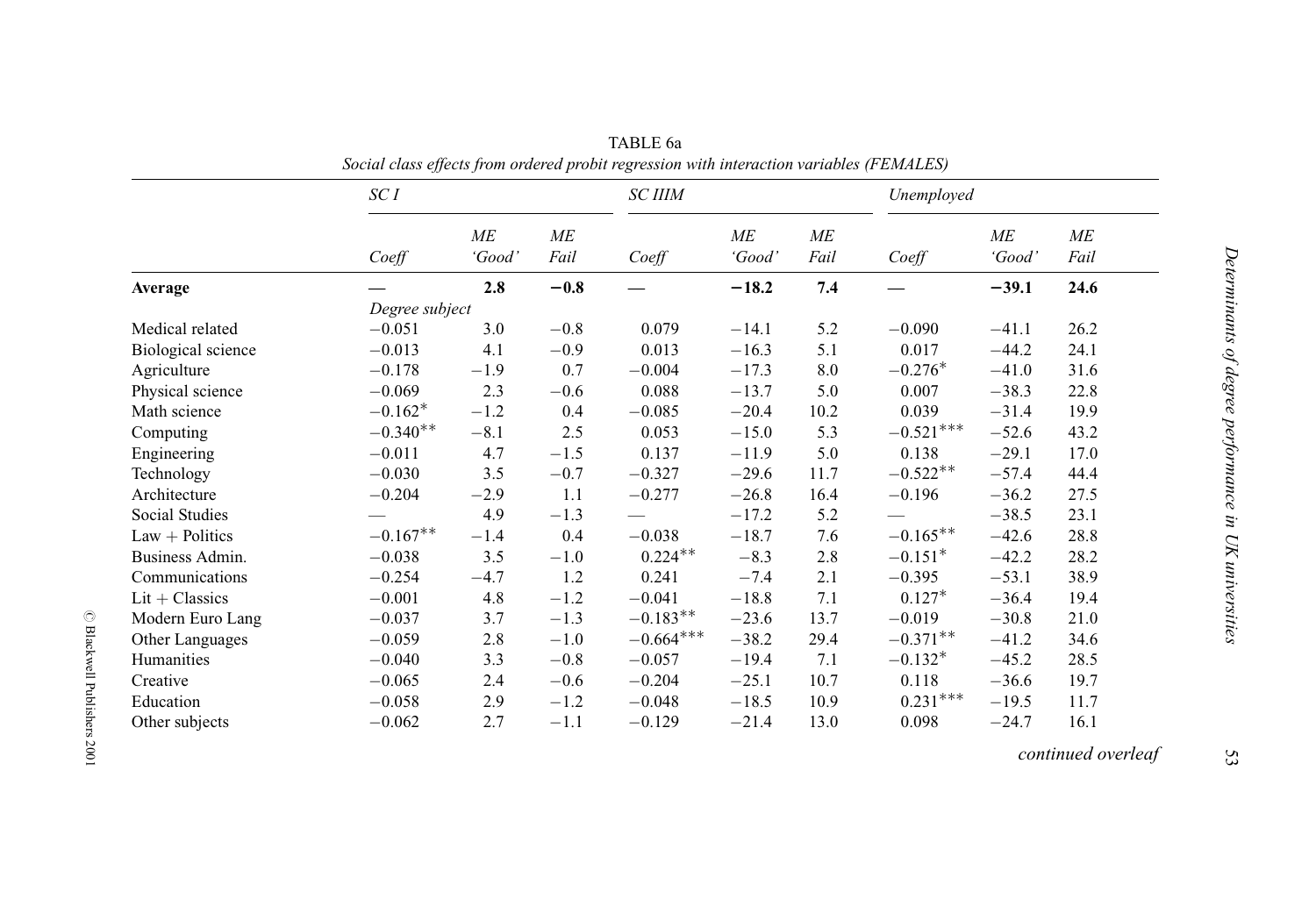|                            | $\cal SC$ $\cal I$       |                    |                  | <b>SC IIIM</b> |                    |                       | Unemployed  |                    |                  |  |
|----------------------------|--------------------------|--------------------|------------------|----------------|--------------------|-----------------------|-------------|--------------------|------------------|--|
|                            | Coeff                    | $\it ME$<br>'Good' | $\it ME$<br>Fail | Coeff          | $\it ME$<br>'Good' | $\mathit{ME}$<br>Fail | Coeff       | $\it ME$<br>'Good' | $\it ME$<br>Fail |  |
|                            | University type          |                    |                  |                |                    |                       |             |                    |                  |  |
| Oxbridge                   | $-0.024$                 | 1.3                | $-0.5$           | 0.056          | $-17.1$            | 9.0                   | $0.519***$  | $-24.0$            | 14.5             |  |
| Old civic                  |                          | 2.1                | $-0.6$           |                | $-19.5$            | 8.1                   |             | $-41.6$            | 27.5             |  |
| New civic                  | 0.051                    | 4.1                | $-1.1$           | $0.102*$       | $-15.5$            | 6.1                   | $0.125***$  | $-38.0$            | 23.5             |  |
| Ex CAT                     | 0.088                    | 5.3                | $-1.3$           | $-0.007$       | $-19.7$            | 7.7                   | 0.061       | $-40.5$            | 24.1             |  |
| $1960s$ univ.              | $-0.051$                 | 0.2                | $-0.1$           | $-0.003$       | $-19.6$            | 8.0                   | 0.040       | $-40.7$            | 25.8             |  |
| Other Scottish             | $-0.054$                 | 0.1                | 0.0              | 0.108          | $-15.2$            | 5.7                   | $0.286***$  | $-33.1$            | 17.5             |  |
| Other Welsh                | $0.185*$                 | 9.0                | $-2.3$           | 0.107          | $-15.3$            | 6.0                   | 0.156       | $-37.0$            | 22.5             |  |
|                            | Academic background      |                    |                  |                |                    |                       |             |                    |                  |  |
| A-levels $10pts^{\dagger}$ | $-0.218***$              | 3.5                | $-0.5$           | 0.059          | $-13.4$            | 2.5                   | $-0.363***$ | $-43.7$            | 15.5             |  |
| A-levels 8pts              | $-0.314***$              | $1.0\,$            | $-0.2$           | $-0.068$       | $-20.0$            | 5.6                   | $-0.655***$ | $-53.3$            | 30.6             |  |
| A-levels 6pts              | $-0.437***$              | $-3.6$             | 1.0              | 0.013          | $-17.7$            | 6.3                   | $-0.312***$ | $-41.9$            | 24.6             |  |
| A-levels 4pts              | $-0.418***$              | $-2.9$             | 1.1              | $-0.029$       | $-19.3$            | 9.6                   | $-0.078$    | $-32.9$            | 21.7             |  |
| Independent sch.           | 0.002                    | 3.0                | $-1.0\,$         | $-0.262***$    | $-25.6$            | 14.5                  | $0.176***$  | $-33.7$            | 22.7             |  |
| LEA school                 |                          | 2.8                | $-0.7$           |                | $-16.1$            | 5.9                   |             | $-40.7$            | 24.6             |  |
|                            | Personal characteristics |                    |                  |                |                    |                       |             |                    |                  |  |
| Age < 24                   |                          | 3.3                | $-0.9$           |                | $-19.0$            | $8.0\,$               |             | $-42.1$            | 29.0             |  |
| Age 24-27                  | $-0.024$                 | 2.4                | $-0.7$           | $0.254***$     | $-9.0$             | 3.2                   | $0.475***$  | $-26.9$            | 13.4             |  |
| Age $28 - 33$              | $-0.148$                 | $-2.3$             | 0.6              | 0.174          | $-12.0$            | 3.8                   | $0.485***$  | $-31.5$            | 14.5             |  |
| Age $34+$                  | $-0.051$                 | 1.3                | $-0.3$           | $-0.208*$      | $-27.0$            | 10.8                  | $0.681***$  | $-25.6$            | 10.0             |  |

\*\*\* significant at the 1% level, \*\* significant at 5% level, \* significant at 10% level. <sup>†</sup>A-level points score corresponds to A-level bands shown in Tables 1, 3 and 4.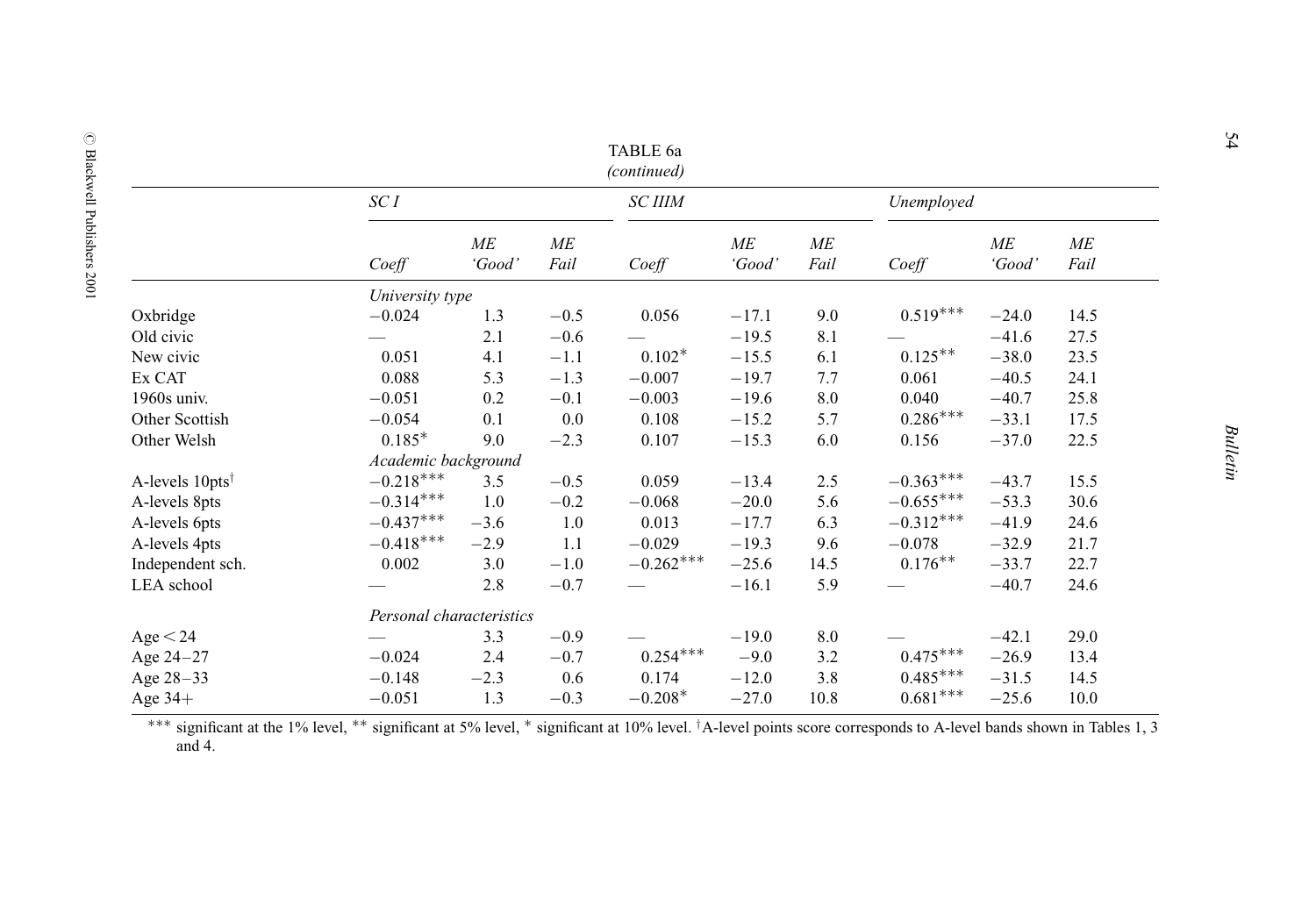|                       | SCI            |                    |            | <b>SC IIIM</b> |                    |                  | Unemployed  |                    |                    |  |
|-----------------------|----------------|--------------------|------------|----------------|--------------------|------------------|-------------|--------------------|--------------------|--|
|                       | Coeff          | $\it ME$<br>'Good' | ME<br>Fail | Coeff          | $\it ME$<br>'Good' | $\it ME$<br>Fail | Coeff       | $\it ME$<br>'Good' | $\it ME$<br>Fail   |  |
| Average               |                | 2.2                | $-0.9$     |                | $-13.2$            | 6.8              |             | $-31.5$            | 24.0               |  |
|                       | Degree subject |                    |            |                |                    |                  |             |                    |                    |  |
| Medical related       | 0.117          | 5.6                | $-2.2$     | 0.000          | $-10.4$            | 5.4              | 0.047       | $-25.4$            | 17.7               |  |
| Biological science    | 0.016          | 1.6                | $-0.5$     | $-0.083$       | $-13.9$            | 5.8              | $-0.296***$ | $-42.1$            | 33.0               |  |
| Agriculture           | $-0.055$       | $-1.2$             | 0.5        | $-0.010$       | $-10.8$            | 5.5              | $-0.240$    | $-33.7$            | 28.2               |  |
| Physical science      | 0.079          | 4.1                | $-1.5$     | $-0.081$       | $-13.6$            | 7.0              | $-0.184***$ | $-33.5$            | 26.6               |  |
| Math science          | 0.095          | 4.7                | $-2.3$     | $-0.057$       | $-12.1$            | 7.8              | $-0.112$    | $-24.2$            | 20.5               |  |
| Computing             | 0.102          | 5.0                | $-2.1$     | $-0.022$       | $-11.2$            | 6.1              | $-0.295***$ | $-33.2$            | 29.5               |  |
| Engineering           | 0.010          | 1.4                | $-0.6$     | $-0.008$       | $-10.8$            | 5.4              | $-0.124**$  | $-31.0$            | 23.9               |  |
| Technology            | 0.163          | 7.5                | $-3.1$     | 0.083          | $-7.2$             | 3.8              | 0.082       | $-21.6$            | 15.3               |  |
| Architecture          | $-0.035$       | $-0.4$             | 0.2        | $-0.002$       | $-10.7$            | 4.8              | $-0.165$    | $-35.5$            | 26.8               |  |
| <b>Social Studies</b> |                | 1.0                | $-0.4$     |                | $-10.5$            | 5.2              |             | $-27.8$            | 19.7               |  |
| $Law + Politics$      | $-0.051$       | $-1.1$             | 0.4        | $-0.130$       | $-15.5$            | 7.9              | $-0.081$    | $-31.9$            | 23.2               |  |
| Business Admin.       | 0.008          | 1.3                | $-0.5$     | $-0.160*$      | $-16.5$            | 9.1              | $-0.221***$ | $-34.0$            | 27.8               |  |
| Communications        | 0.102          | 4.7                | $-1.1$     | $-0.719**$     | $-37.2$            | 20.1             | $-0.722***$ | $-55.7$            | 51.7               |  |
| $Lit + Classics$      | $-0.082$       | $-2.3$             | 0.8        | $-0.141$       | $-16.1$            | 7.1              | $-0.205**$  | $-40.0$            | 29.5               |  |
| Modern Euro Lang      | 0.071          | 3.8                | $-1.5$     | $-0.410***$    | $-25.0$            | 16.3             | $-0.066$    | $-30.0$            | 22.1               |  |
| Other Languages       | 0.096          | 4.8                | $-1.8$     | $-0.652***$    | $-32.0$            | 24.5             | $-0.416**$  | $-38.5$            | 35.4               |  |
| Humanities            | 0.043          | 2.7                | $-0.9$     | $-0.089$       | $-14.1$            | 6.2              | $-0.031$    | $-34.2$            | 22.8               |  |
| Creative              | 0.088          | 4.4                | $-1.3$     | $-0.089$       | $-14.1$            | 6.0              | $-0.029$    | $-35.4$            | 23.2               |  |
| Education             | 0.047          | 2.8                | $-1.4$     | 0.053          | $-8.1$             | 5.0              | 0.109       | $-16.7$            | 12.4               |  |
| Other subjects        | 0.105          | 4.9                | $-3.0$     | $-0.048$       | $-10.9$            | 8.9              | 0.030       | $-13.5$            | 11.6               |  |
|                       |                |                    |            |                |                    |                  |             |                    | continued overleaf |  |

TABLE 6b Social class effects from ordered probit regression with interaction variables (MALES)

Determinants of degree performance in UK universities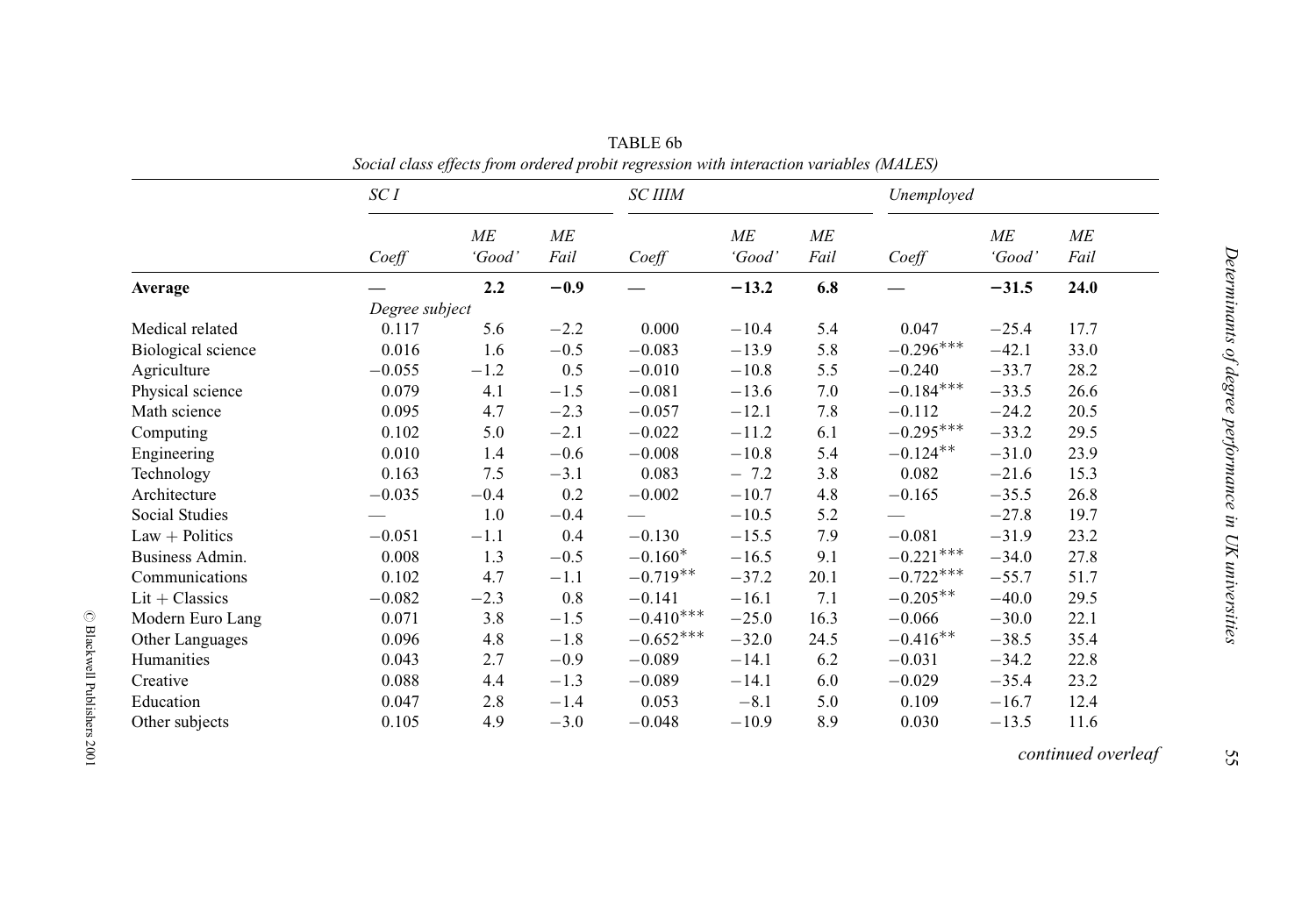|                            | SCI                      |              |            | <b>SC IIIM</b> |              |            | Unemployed  |              |            |  |
|----------------------------|--------------------------|--------------|------------|----------------|--------------|------------|-------------|--------------|------------|--|
|                            | Coeff                    | ME<br>'Good' | МE<br>Fail | Coeff          | ME<br>'Good' | ME<br>Fail | Coeff       | ME<br>'Good' | МE<br>Fail |  |
|                            | University type          |              |            |                |              |            |             |              |            |  |
| Oxbridge                   | $-0.065$                 | $0.0\,$      | $0.0\,$    | $-0.264***$    | $-21.4$      | 6.5        | $0.514***$  | $-14.6$      | 3.9        |  |
| Old civic                  |                          | 2.6          | $-1.1$     |                | $-11.3$      | 6.4        |             | $-30.2$      | 25.7       |  |
| New civic                  | $-0.022$                 | 1.7          | $-0.7$     | $-0.041$       | $-13.1$      | 6.7        | $-0.146***$ | $-35.1$      | 29.4       |  |
| Ex CAT                     | $-0.046$                 | 0.7          | $-0.3$     | $-0.111**$     | $-15.8$      | 8.3        | $-0.117**$  | $-34.7$      | 27.8       |  |
| $1960s$ univ.              | 0.016                    | 3.2          | $-1.3$     | 0.056          | $-9.3$       | 4.8        | 0.002       | $-30.8$      | 24.8       |  |
| Other Scottish             | 0.048                    | 4.5          | $-1.7$     | $-0.104$       | $-15.4$      | 8.3        | $0.220***$  | $-25.1$      | 16.5       |  |
| Other Welsh                | 0.004                    | 2.7          | $-1.0\,$   | 0.006          | $-11.4$      | 5.5        | $-0.220**$  | $-37.1$      | 31.8       |  |
|                            | Academic background      |              |            |                |              |            |             |              |            |  |
| A-levels $10pts^{\dagger}$ | 0.038                    | 7.1          | $-1.2$     | $0.150**$      | $-6.4$       | 1.5        | $-0.109$    | $-32.8$      | 12.4       |  |
| A-levels 8pts              | $-0.146**$               | 1.3          | $-0.3$     | $-0.029$       | $-14.1$      | 4.9        | $-0.182**$  | $-35.2$      | 18.5       |  |
| A-levels 6pts              | $-0.267***$              | $-3.5$       | 1.3        | $-0.047$       | $-14.8$      | 6.9        | $-0.352***$ | $-37.7$      | 29.2       |  |
| A-levels 4pts              | $-0.280***$              | $-3.9$       | 2.0        | $-0.142**$     | $-17.3$      | 11.6       | $-0.135**$  | $-29.0$      | 25.6       |  |
| Independent sch.           | $-0.030$                 | $1.2\,$      | $-0.6$     | $-0.350***$    | $-21.9$      | 15.5       | $-0.022$    | $-30.4$      | 26.5       |  |
| LEA school                 |                          | 2.4          | $-0.9$     |                | $-10.2$      | 4.7        |             | $-31.9$      | 22.9       |  |
|                            | Personal characteristics |              |            |                |              |            |             |              |            |  |
| Age < 24                   |                          | 2.9          | $-1.1$     |                | $-14.9$      | 7.8        |             | $-34.0$      | 26.9       |  |
| Age 24-27                  | $-0.080*$                | $-0.3$       | 0.1        | $0.302***$     | $-3.2$       | 1.5        | $0.392***$  | $-20.0$      | 12.6       |  |
| Age $28 - 33$              | $-0.280***$              | $-8.3$       | 3.4        | 0.068          | $-12.5$      | 5.5        | $0.287***$  | $-29.5$      | 18.2       |  |
| Age $34+$                  | 0.206                    | 10.9         | $-5.3$     | 0.046          | $-12.2$      | 8.9        | $0.569***$  | $-5.4$       | 3.5        |  |

\*\*\* significant at the 1% level, \*\* significant at 5% level, \* significant at 10% level. <sup>†</sup>A-level points score corresponds to A-level bands shown in Tables 1, 3 and 4.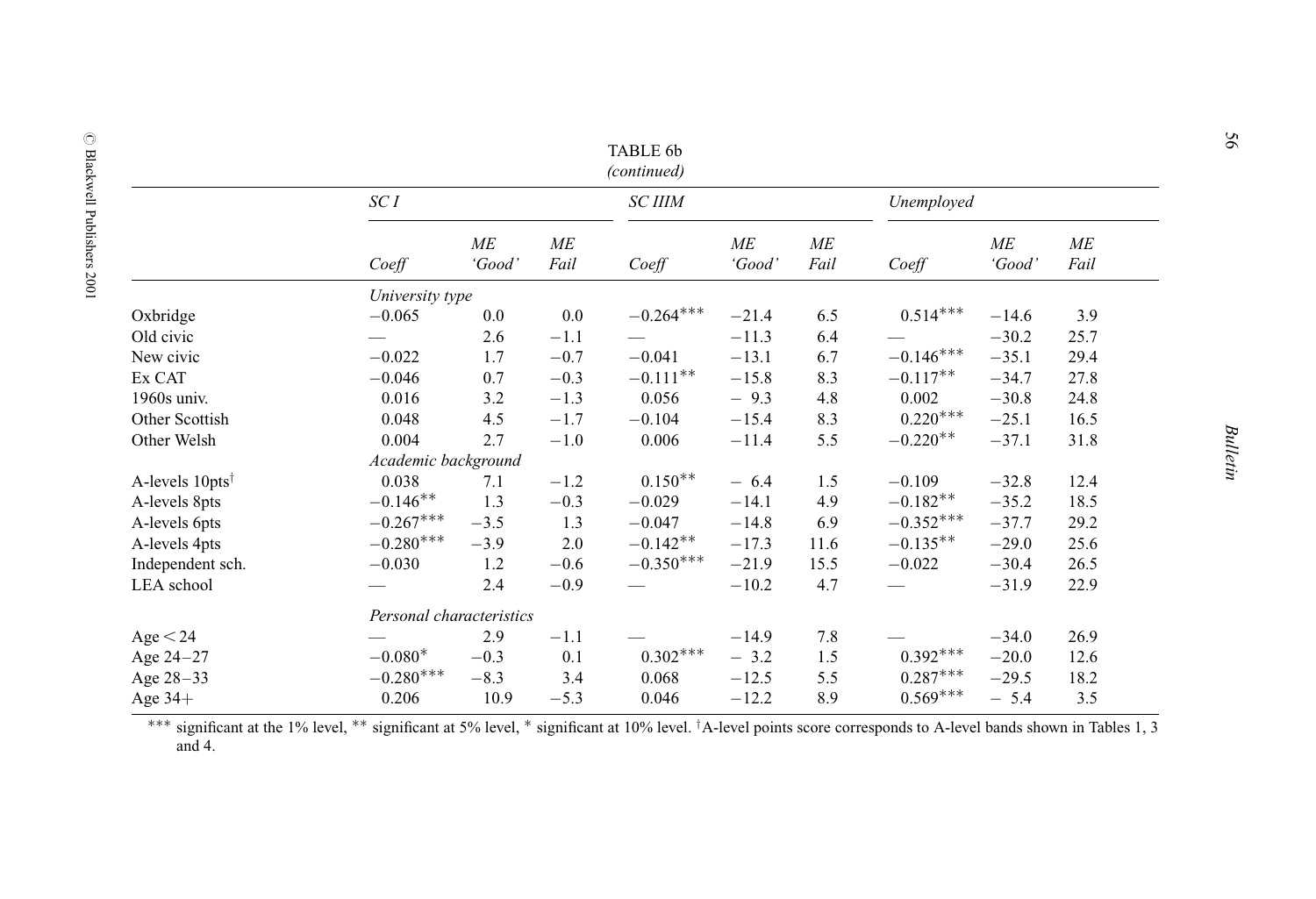background and other control variables. The table reports the estimated coefficients and marginal effects for the interaction variables only. The first row reports the estimated average marginal effects on the probabilities of a good degree and of failure, for students from Social Class I, Social Class IIIM and from unemployed backgrounds, respectively, compared to students from a Social Class II background. On average, female (male) students from Social Class I are 2.8 (2.2) percentage points more likely to obtain a good degree than are students from Social Class II, while Social Class IIIM students are 18.2 (13.2) percentage points less likely to graduate with a good degree. Relative to Social Studies degrees, there are rather few significant differences in the estimated coefficients on the variables interacting subject of study with social class background, with the exception of students from unemployed backgrounds. Similarly, there are only few differences across university types in the effects of social class background on degree performance. The table also shows that the degree performance gap between Social Class II and Social Class IIIM students, in terms of the probability of obtaining a good degree, is lowest for students with the highest A-level scores. For males, for instance, the significantly positive coefficient on the interaction between Social Class IIIM and the 10 points A-level band implies that for these students the probability of a good degree is 6.4 percentage points lower compared to equivalent Social Class II students. This contrasts with the 13.2 percentage point reduction for the average male student reported in row 1 of the table. This is consistent with the idea that financial pressures inhibiting effective study at university may be less severe for students with better post-university prospects. The table also shows that the degree performance gap is much greater for students who previously attended an Independent school, which is consistent with the results presented in Table 5.

# V. Conclusions and Further Remarks

This paper presents the results of an ordered probit analysis of the determinants of degree performance of students leaving UK universities in 1993. The analysis is based on individual-level data for the full population of undergraduates studying at the pre-1992 universities. We focus on the impact on degree performance of students' personal characteristics and, in particular, social class background, gender and academic background. We also control for the effects of degree subject studied and the institutional characteristics of the university attended, amongst other things. In part, the analysis can be thought of as providing a statistical basis for the specification of a university performance indicator of student degree outcomes in the tradition of Johnes and Taylor, 1990 and Smith et al., 2000.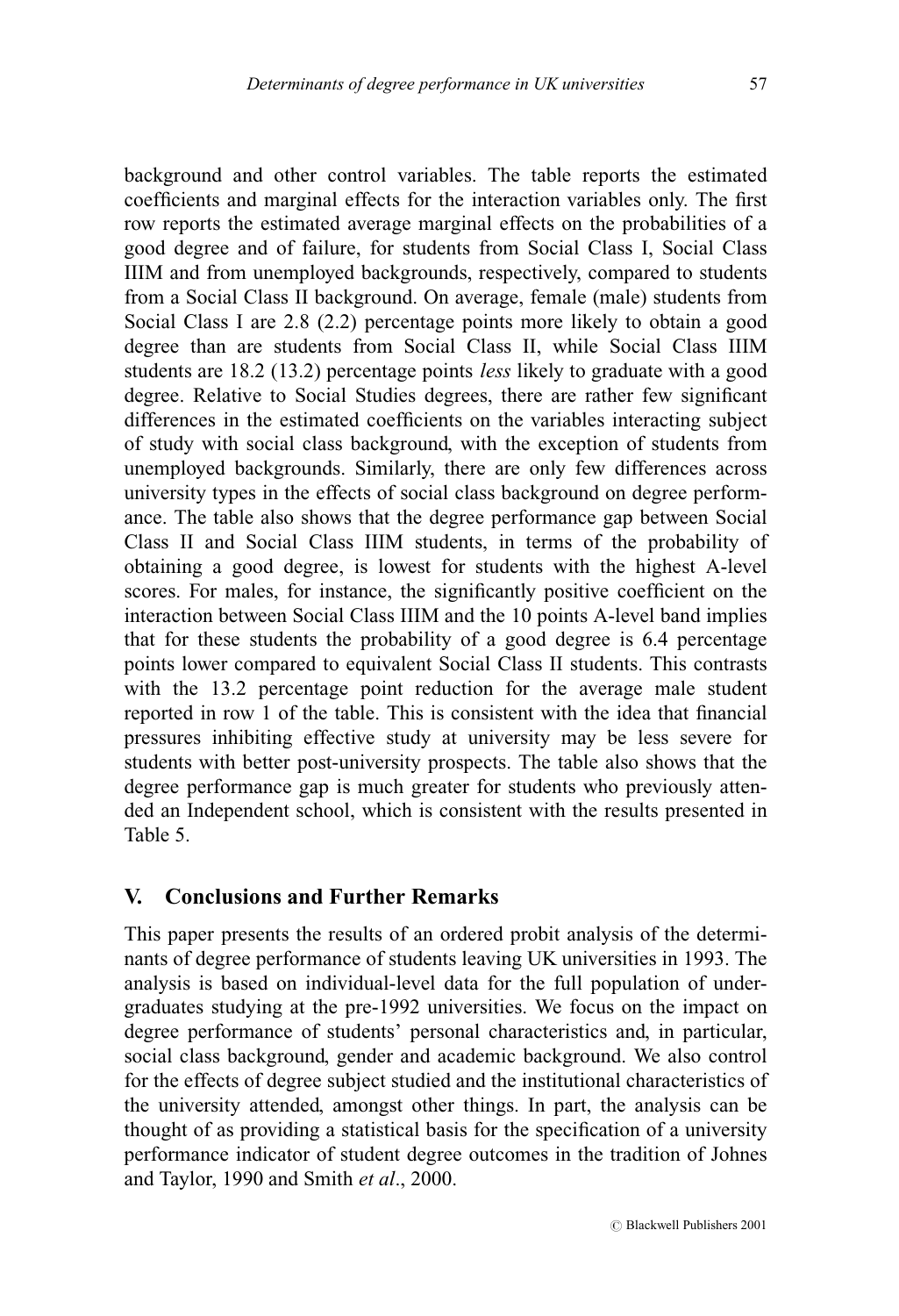We find that degree performance is influenced significantly by personal characteristics such as age and marital status. We also find that degree performance is influenced positively by A-level score, positively by occupationally-ranked social class background, and is significantly lower both for students who previously attended an Independent school prior to university entry and for male students. We find that, with few exceptions, the sign and significance of these effects are robust across separate regressions of degree performance on distinct population sub-samples, such as by university type and subject studied. We also find that the superior performance of females holds across all sub-samples, with the exception of students at Oxbridge where males perform better than females, on average. In general, very little of the gender performance gap can be explained by gender differences in observed characteristics.

More detailed analysis of the difference in degree performance by previous school type reveals that the negative marginal effect associated with previous attendance at an Independent school is, for males, particularly strong at Oxbridge. This would suggest that, relative to other universities, Oxbridge colleges are more discriminating over ability when recruiting students from the state sector than from the private sector. We also find the negative Independent school effect to be weaker for students with higher Alevel scores.

There is much research showing that parental occupation and related sociodemographic characteristics are important influences on levels of attainment in primary and secondary education. It is perhaps surprising, however, that social class of parental occupation has such strong effects on degree performance as those estimated in this paper. We find evidence that the performance gap by social class is narrower for students with higher A-level scores and hence with better post-university prospects, *ceteris paribus*. We argue that this may indicate an impact of financial well-being on study effectiveness. A relationship between degree class and parental background has implications for the possible consequences of tuition fees. First, we infer from the results that increasing the financial burden on students is likely to cause degree performance to deteriorate. Second, as graduates' job prospects are linked to degree class, the rate of return to a degree is likely to be lower for students from less privileged backgrounds. The introduction of top-up fees would threaten to exacerbate this problem unless accompanied by appropriate exemptions or other forms of subsidy. In further work, it would be interesting to examine the determinants of degree performance for other cohorts and to see how these might have been changing over time, as the burden of higher education costs has shifted increasingly towards individual students and their families.

Date of Receipt of Final Manuscript: November 2000.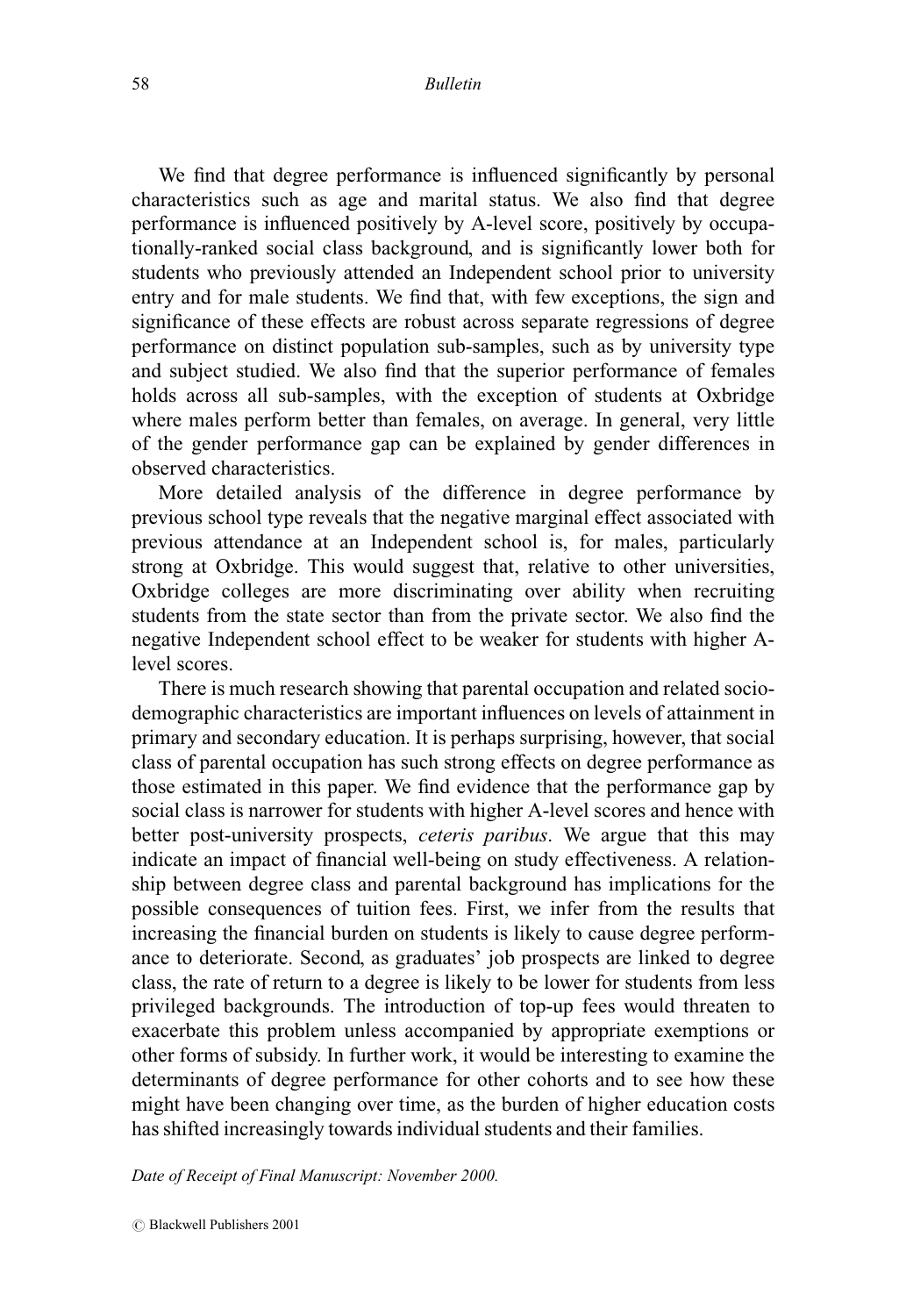# References

- Bee, M. and Dolton, P. (1985). `Degree Class and Pass Rates: An Inter-University Comparison', Higher Education Review, Vol. 17, pp. 45–52.
- Blundell, R., Dearden, L., Goodman, A. and Reed, H. (1997). Higher Education, Employment and Earnings in Britain, Institute for Fiscal Studies, London.
- Blundell, R., Dearden, L., Goodman, A. and Reed, H. (2000). `The Returns to Higher Education in Britain: Evidence from a British Cohort', *Economic Journal*, Vol. 110, F82–F99.
- Chapman, K. (1996a). `An Analysis of Degree Results in Geography by Gender', Assessment and Evaluation in Higher Education, Vol. 21, pp.  $293-311$ .
- Chapman, K. (1996b). 'Entry Qualifications, Degree Results and Value-Added in UK Universities', Oxford Review of Education, Vol. 22, pp. 251–62.
- Dearden, L., Ferri, J. and Meghir, C. (1997). `The Effect of School Quality on Educational Attainment and Wages', working paper no. w98/3, Institute for Fiscal Studies, London.
- Dearing (1997). Higher Education in the Learning Society, National Committee of Enquiry into Higher Education, HMSO, London.
- Dolton, P. and Vignoles, A. (1999). `The Labour Market Returns to Different Types of Secondary School Curricula', mimeo, London School of Economics.
- Eide and Showalter (1998). `The Effect of School Quality on Student Performance: A Quantile Regression Approach', Economics Letters, Vol. 58, pp. 345-50.
- Epstein, D., Elwood, J., Hey, V. and Maw, J. (1998). Failing Boys?, Open University Press.
- Gibson, A. and Asthana, S. (1998). `Schools, Pupils and Exam Results: Contextualising School 'Performance", British Educational Research Journal, Vol. 24, pp. 269-82.
- Goldstein, H. and Spiegelhalter, D. (1996). `League Tables and their Limitations: Statistical Issues in Comparisons of Institutional Performance', Journal of the Royal Statistical Society (Series A), Vol. 159, pp. 385 $-443$ .
- Heckman, J. J. (1990). 'Selection Bias and Self-Selection', in Eatwell, J. M. M. and P. N. (eds), The New Palgrave: Econometrics, Washington: Brookings Institute.
- HEFCE (1999). 'Performance Indicators in Higher Education in the UK', Report 99/66, HEFCE, Bristol.
- Hoskins, S. L., Newstead, S. E. and Dennis, I. (1997). `Degree Performance as a Function of Age, Gender, Prior Qualifications and Discipline Studied', Assessment and Evaluation in Higher Education, Vol. 22, pp.  $317-28$ .
- Johnes, J. and Taylor, J. (1990). Performance Indicators in Higher Edcucation, SRHE/OUP, Oxford.
- McNabb, R., Sarmistha, P. and Sloane, P. (1998). `Gender Differences in Student Attainment: The Case of University Students in the UK', mimeo, University of Cardiff.
- Naylor, R. A., Smith, J. and McKnight, A. (2000). `Sheer Class? the extent and sources of variation in the UK graduate earnings premium', mimeo, University of Warwick.
- Peers, I. and Johnston, M. (1994). 'Influence of Learning Context on the Relationship between A-Level Attainment and Final Degree Performance', British Journal of Educational  $Psychology$ , Vol. 64, pp.  $1-18$ .
- PISG/HEFCE (1999). `Performance Indicators in Higher Education in the UK', Report 99/66, December, Bristol.
- Rudd, E. (1984). `A Comparison between the Results Achieved by Women and Men Studying for First Degrees in British Universities', Studies in Higher Education, Vol. 9, pp.  $47 - 57.$
- Sear, K. (1983). `The Correlation between A-Level Grades and Degree Results in England and Wales', *Higher Education*, Vol. 12, pp. 609-19.